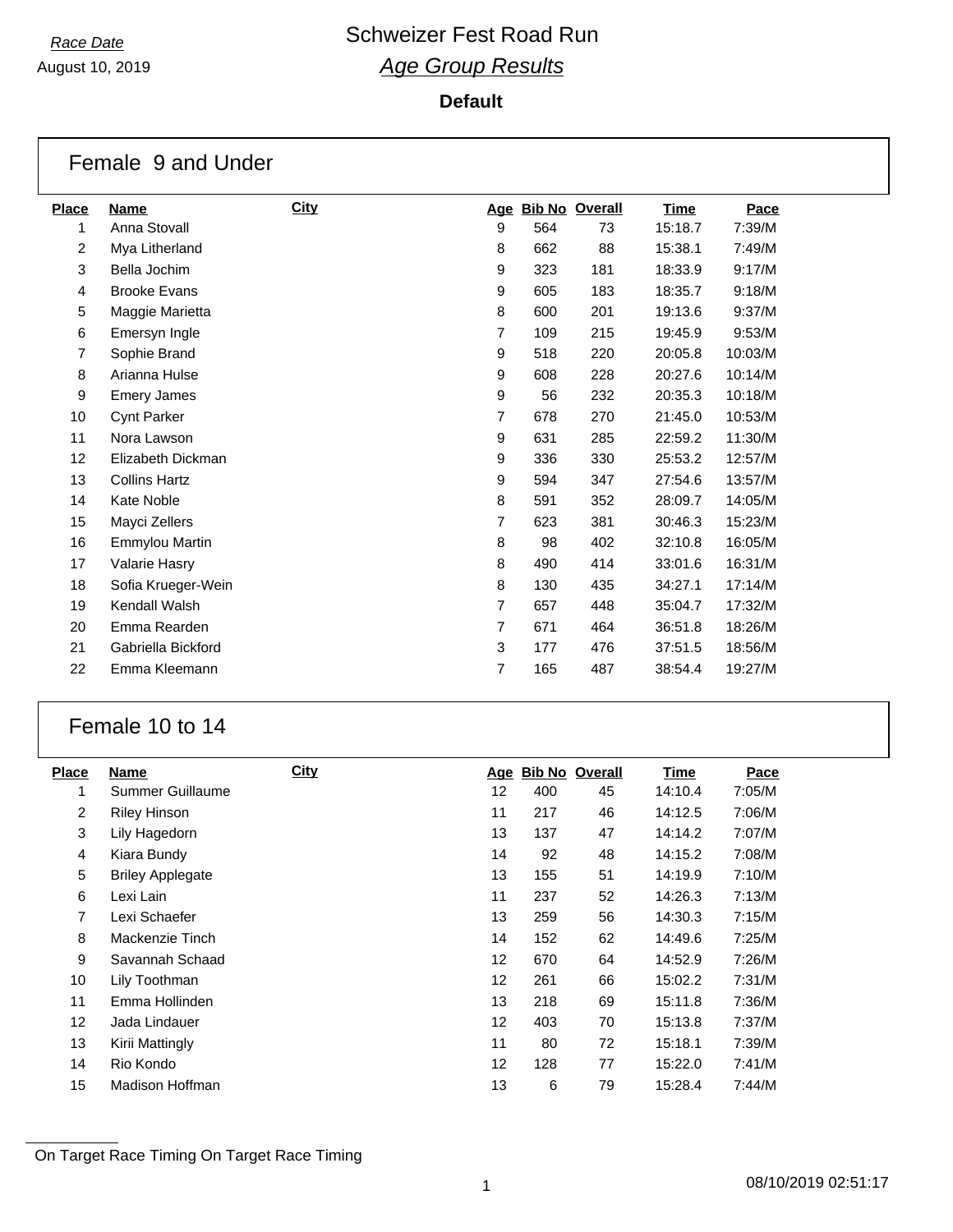August 10, 2019

**Default**

|              | Female 10 to 14     |      |    |     |                    |             |         |
|--------------|---------------------|------|----|-----|--------------------|-------------|---------|
| <b>Place</b> | <b>Name</b>         | City |    |     | Age Bib No Overall | <b>Time</b> | Pace    |
| 16           | Alyssa Kleaving     |      | 13 | 63  | 80                 | 15:29.7     | 7:45/M  |
| 17           | Eleanor Kaufman     |      | 12 | 284 | 86                 | 15:35.5     | 7:48/M  |
| 18           | Lanie Chestnut      |      | 12 | 292 | 96                 | 15:43.0     | 7:52/M  |
| 19           | Kennedy Bauer       |      | 13 | 20  | 97                 | 15:45.7     | 7:53/M  |
| 20           | Addie Huber         |      | 12 | 291 | 98                 | 15:45.7     | 7:53/M  |
| 21           | Lillian Cooper      |      | 11 | 200 | 114                | 16:12.9     | 8:06/M  |
| 22           | <b>Bryn Yeager</b>  |      | 11 | 242 | 121                | 16:31.0     | 8:16/M  |
| 23           | Ally Franchville    |      | 11 | 299 | 123                | 16:32.9     | 8:16/M  |
| 24           | Ollie Toothman      |      | 10 | 260 | 124                | 16:35.9     | 8:18/M  |
| 25           | Chloe Sandefur      |      | 13 | 377 | 128                | 16:39.5     | 8:20/M  |
| 26           | <b>Addie Stiles</b> |      | 12 | 570 | 141                | 16:51.9     | 8:26/M  |
| 27           | Makayla Hulse       |      | 12 | 609 | 144                | 17:10.3     | 8:35/M  |
| 28           | <b>Briana Evans</b> |      | 11 | 606 | 146                | 17:14.3     | 8:37/M  |
| 29           | Olivia Hooker       |      | 12 | 563 | 151                | 17:34.5     | 8:47/M  |
| 30           | Callie Whitham      |      | 11 | 530 | 159                | 17:50.4     | 8:55/M  |
| 31           | Aurora Brand        |      | 11 | 519 | 160                | 17:50.8     | 8:55/M  |
| 32           | Jillian Hooker      |      | 10 | 562 | 163                | 18:09.6     | 9:05/M  |
| 33           | Mia Waninger        |      | 13 | 298 | 165                | 18:12.6     | 9:06/M  |
| 34           | Anna Armstrong      |      | 14 | 569 | 166                | 18:13.3     | 9:07/M  |
| 35           | Kenzie Fallaway     |      | 11 | 560 | 169                | 18:15.2     | 9:08/M  |
| 36           | Kendra Schraner     |      | 12 | 8   | 172                | 18:16.1     | 9:08/M  |
| 37           | Addison Coyle       |      | 11 | 249 | 173                | 18:16.6     | 9:08/M  |
| 38           | Allie Shadwick      |      | 12 | 248 | 174                | 18:17.2     | 9:09/M  |
| 39           | Mary Hagedorn       |      | 10 | 514 | 177                | 18:24.1     | 9:12/M  |
| 40           | Lucy Whistle        |      | 12 | 559 | 188                | 18:49.6     | 9:25/M  |
| 41           | Callista Krieg      |      | 10 | 222 | 190                | 18:56.6     | 9:28/M  |
| 42           | Reese Ford          |      | 12 | 134 | 194                | 19:04.0     | 9:32/M  |
| 43           | <b>Hallie Gayer</b> |      | 12 | 687 | 208                | 19:35.3     | 9:48/M  |
| 44           | Jada Etienne        |      | 12 | 686 | 209                | 19:35.6     | 9:48/M  |
| 45           | <b>Grace Purvis</b> |      | 14 | 15  | 212                | 19:41.0     | 9:51/M  |
| 46           | Alivia Applegate    |      | 10 | 584 | 225                | 20:13.7     | 10:07/M |
| 47           | Kylie Anastasiades  |      | 12 | 476 | 230                | 20:29.7     | 10:15/M |
| 48           | Addi Pruitt         |      | 12 | 672 | 234                | 20:40.3     | 10:20/M |
| 49           | Meredith Hubert     |      | 13 | 256 | 235                | 20:43.2     | 10:22/M |
| 50           | Lyndy Whistle       |      | 14 | 558 | 237                | 20:50.7     | 10:25/M |
| 51           | Anabella Brand      |      | 12 | 520 | 245                | 21:05.3     | 10:33/M |
| 52           | Cyrilla Sommer      |      | 13 | 150 | 250                | 21:10.5     | 10:35/M |
| 53           | Hadley Hayko        |      | 10 | 644 | 259                | 21:18.8     | 10:39/M |
| 54           | Ayla Snyder         |      | 10 | 487 | 290                | 23:07.8     | 11:34/M |
| 55           | Owen James          |      | 11 | 234 | 292                | 23:18.2     | 11:39/M |
| 56           | VanHoosier Chloe    |      | 14 | 674 | 293                | 23:18.9     | 11:39/M |
| 57           | Elaina Hamilton     |      | 13 | 413 | 304                | 23:52.6     | 11:56/M |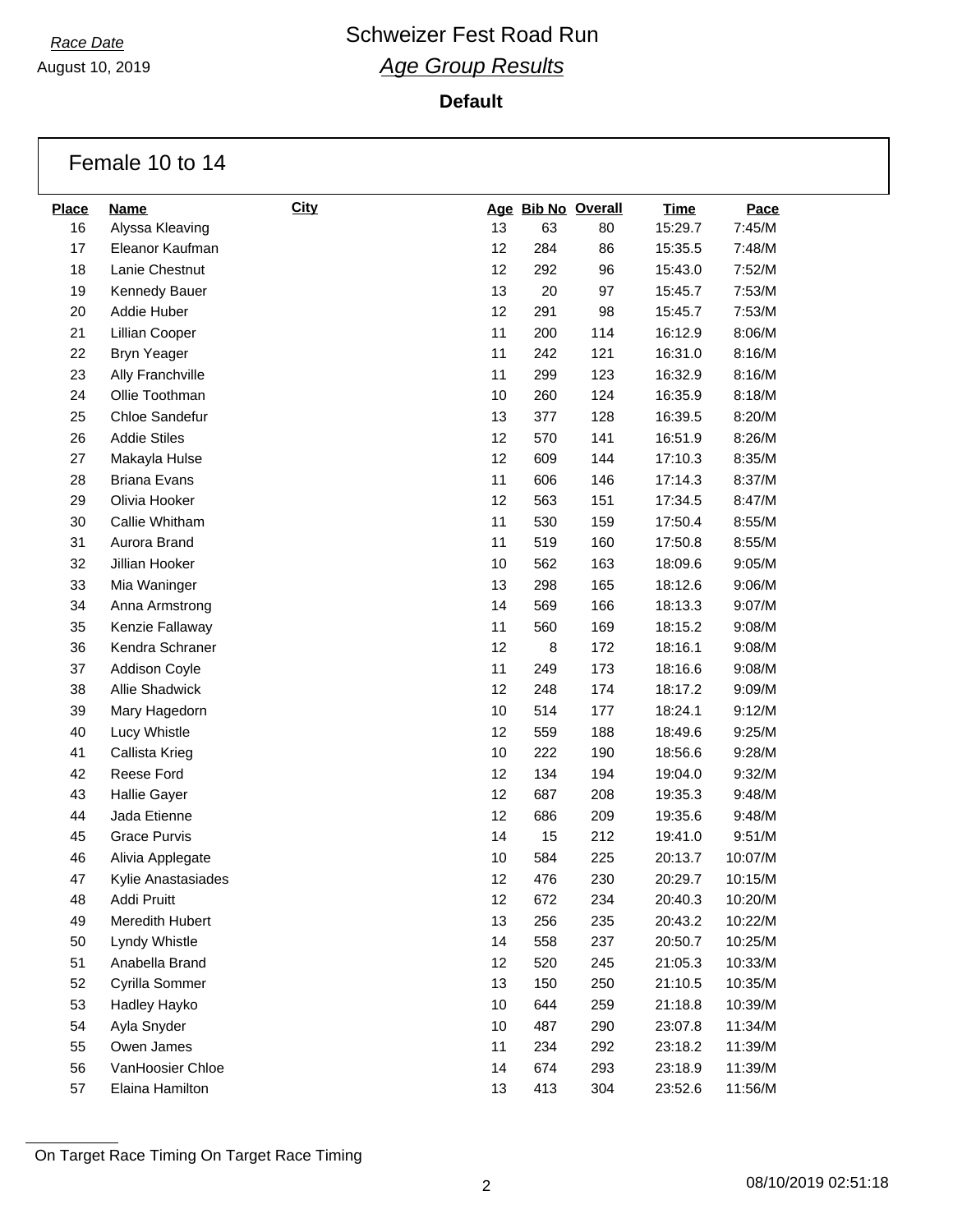August 10, 2019

## **Default**

|              | Female 10 to 14       |             |     |     |                       |         |         |
|--------------|-----------------------|-------------|-----|-----|-----------------------|---------|---------|
| <b>Place</b> | Name                  | <b>City</b> | Age |     | <b>Bib No Overall</b> | Time    | Pace    |
| 58           | Ella Powers           |             | 10  | 473 | 305                   | 24:07.6 | 12:04/M |
| 59           | Shelby Dickman        |             | 12  | 334 | 310                   | 24:19.9 | 12:10/M |
| 60           | Sami Wilkerson        |             | 12  | 429 | 312                   | 24:40.3 | 12:20/M |
| 61           | Brenna Brinksneader   |             | 12  | 96  | 315                   | 24:52.5 | 12:26/M |
| 62           | Lydia Hollinden       |             | 11  | 522 | 425                   | 33:24.2 | 16:42/M |
| 63           | Myra Faulkenberg      |             | 11  | 420 | 426                   | 33:24.2 | 16:42/M |
| 64           | Gracie Zuelly         |             | 13  | 39  | 427                   | 33:34.8 | 16:47/M |
| 65           | <b>Molly Marietta</b> |             | 10  | 601 | 436                   | 34:33.5 | 17:17/M |
| 66           | Layla Rearden         |             | 10  | 368 | 465                   | 36:52.4 | 18:26/M |
| 67           | Lilly Kieser          |             | 12  | 491 | 471                   | 37:03.6 | 18:32/M |

## Female 15 to 19

| <b>Place</b>   | Name                    | <b>City</b> |    | Age Bib No Overall |     | <b>Time</b> | Pace    |
|----------------|-------------------------|-------------|----|--------------------|-----|-------------|---------|
| 1              | Paige Brummett          |             | 16 | 656                | 21  | 12:51.3     | 6:26/M  |
| $\overline{c}$ | Sean Smith              |             | 15 | 529                | 27  | 13:20.7     | 6:40/M  |
| 3              | Elena Hagedorn          |             | 16 | 138                | 57  | 14:32.2     | 7:16/M  |
| 4              | Vanesa Barger           |             | 15 | 160                | 60  | 14:45.0     | 7:23/M  |
| 5              | Madelynne Elmer         |             | 15 | 304                | 65  | 14:54.5     | 7:27/M  |
| 6              | Hayley Wroe             |             | 16 | 21                 | 74  | 15:19.1     | 7:40/M  |
| $\overline{7}$ | <b>Tinley Jones</b>     |             | 15 | 667                | 93  | 15:41.7     | 7:51/M  |
| 8              | Rhiannon Campbell       |             | 16 | 11                 | 103 | 15:53.6     | 7:57/M  |
| 9              | Jaylyn Jarboe           |             | 15 | 279                | 113 | 16:10.5     | 8:05/M  |
| 10             | Haylee Lawalin          |             | 17 | 328                | 115 | 16:14.2     | 8:07/M  |
| 11             | <b>Lillian Marion</b>   |             | 15 | 58                 | 127 | 16:38.2     | 8:19/M  |
| 12             | Natalie Conner          |             | 17 | 340                | 138 | 16:45.5     | 8:23/M  |
| 13             | Frankie Wilkerson       |             | 15 | 428                | 153 | 17:38.1     | 8:49/M  |
| 14             | <b>Ashley Willicutt</b> |             | 19 | 341                | 210 | 19:37.7     | 9:49/M  |
| 15             | Alesa Roark             |             | 19 | 91                 | 224 | 20:13.4     | 10:07/M |
| 16             | Kayleigh Kiser          |             | 15 | 543                | 280 | 22:49.8     | 11:25/M |
| 17             | Caroline Largen         |             | 15 | 542                | 281 | 22:49.9     | 11:25/M |
| 18             | Claire Franzman         |             | 16 | 210                | 300 | 23:38.9     | 11:49/M |
| 19             | Matteson Padgett        |             | 16 | 597                | 301 | 23:41.3     | 11:51/M |
| 20             | <b>Hallie Foe</b>       |             | 18 | 469                | 307 | 24:09.0     | 12:05/M |
| 21             | Kayla Combs             |             | 15 | 443                | 311 | 24:22.7     | 12:11/M |
| 22             | Summer Faulkenberg      |             | 15 | 419                | 323 | 25:19.9     | 12:40/M |
| 23             | Kyla Casebolt           |             | 15 | 106                | 344 | 27:40.9     | 13:50/M |
| 24             | Emma Ettensohn          |             | 15 | 585                | 345 | 27:42.1     | 13:51/M |
| 25             | Maddie Rogers           |             | 16 | 173                | 346 | 27:42.3     | 13:51/M |
| 26             | Ashley Hanloh           |             | 19 | 561                | 349 | 28:03.1     | 14:02/M |
| 27             | <b>Amity Nash</b>       |             | 15 | 673                | 351 | 28:08.8     | 14:04/M |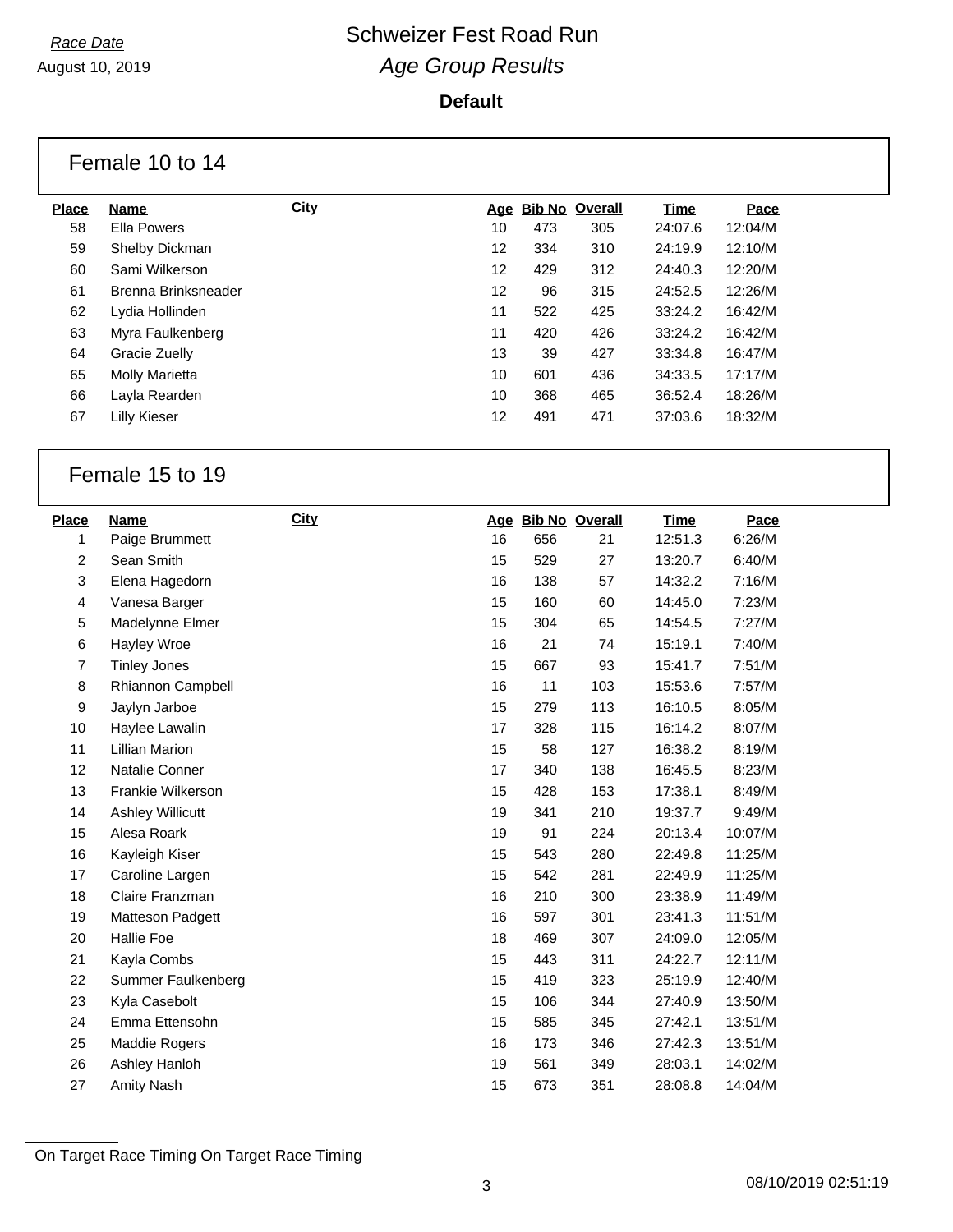#### August 10, 2019

#### **Default**

|              | Female 15 to 19        |             |    |     |                    |         |         |
|--------------|------------------------|-------------|----|-----|--------------------|---------|---------|
| <b>Place</b> | Name                   | <b>City</b> |    |     | Age Bib No Overall | Time    | Pace    |
| 28           | <b>Haley Niehaus</b>   |             | 16 | 375 | 354                | 28:09.9 | 14:05/M |
| 29           | <b>Regan Whitlow</b>   |             | 17 | 527 | 357                | 28:20.9 | 14:10/M |
| 30           | Zoe Minto              |             | 17 | 361 | 360                | 28:59.4 | 14:30/M |
| 31           | Mirei Piex             |             | 17 | 669 | 389                | 31:17.3 | 15:39/M |
| 32           | Ashlyn Frederick       |             | 16 | 548 | 409                | 32:19.4 | 16:10/M |
| 33           | <b>Isabelle Ball</b>   |             | 16 | 364 | 430                | 33:35.9 | 16:48/M |
| 34           | Ava Hilgenhold         |             | 17 | 668 | 450                | 35:05.7 | 17:33/M |
| 35           | <b>BRENNA FRANZMAN</b> |             | 18 | 211 | 455                | 36:24.2 | 18:12/M |

## Female 20 to 24

| <b>Place</b> | <b>Name</b>         | <u>City</u> |    | Age Bib No Overall |     | <u>Time</u> | <b>Pace</b> |
|--------------|---------------------|-------------|----|--------------------|-----|-------------|-------------|
|              | Morgan Jennings     |             | 24 | 166                | 59  | 14:43.4     | 7:22/M      |
|              | Claudia Williams    |             | 20 | 568                | 211 | 19:39.1     | 9:50/M      |
|              | <b>Sarah Spires</b> |             | 21 | 46                 | 214 | 19:45.7     | 9:53/M      |
|              | Jalynn Pruitt       |             | 20 | 101                | 217 | 19:59.3     | 10:00/M     |
| 5            | Valorie Casebolt    |             | 20 | 90                 | 271 | 21:45.5     | 10:53/M     |

## Female 25 to 29

| <b>Place</b> | Name                   | <b>City</b> | <u>Age</u> |     | <b>Bib No Overall</b> | <u>Time</u> | Pace    |
|--------------|------------------------|-------------|------------|-----|-----------------------|-------------|---------|
| 1            | Kyla Rigby             |             | 28         | 385 | 49                    | 14:17.4     | 7:09/M  |
| 2            | Kiara McLaurin         |             | 27         | 29  | 118                   | 16:22.2     | 8:11/M  |
| 3            | Andrea Schwartz        |             | 25         | 648 | 176                   | 18:21.6     | 9:11/M  |
| 4            | Morgan Minto           |             | 25         | 296 | 195                   | 19:04.7     | 9:32/M  |
| 5            | Paige Schank           |             | 28         | 59  | 238                   | 20:52.2     | 10:26/M |
| 6            | <b>Emily George</b>    |             | 28         | 650 | 252                   | 21:13.3     | 10:37/M |
| 7            | Mallory Dauby          |             | 29         | 649 | 253                   | 21:13.6     | 10:37/M |
| 8            | Nakaa Myers            |             | 27         | 435 | 255                   | 21:15.1     | 10:38/M |
| 9            | Amanda Seaton          |             | 29         | 367 | 353                   | 28:09.7     | 14:05/M |
| 10           | Vivian Biever          |             | 26         | 587 | 373                   | 30:25.5     | 15:13/M |
| 11           | Abigail Polster        |             | 28         | 196 | 387                   | 31:13.4     | 15:37/M |
| 12           | Hannah Everly          |             | 29         | 35  | 394                   | 31:59.4     | 16:00/M |
| 13           | <b>Brooke Birchler</b> |             | 26         | 289 | 412                   | 32:52.6     | 16:26/M |
| 14           | Lauren Zellers         |             | 28         | 659 | 418                   | 33:13.7     | 16:37/M |
| 15           | Katie Marsh            |             | 29         | 230 | 439                   | 34:54.6     | 17:27/M |
| 16           | Korie Gengelbach       |             | 29         | 41  | 456                   | 36:24.9     | 18:12/M |
| 17           | <b>Brittany Backer</b> |             | 28         | 51  | 460                   | 36:40.4     | 18:20/M |
| 18           | Nicole Risse           |             | 27         | 93  | 477                   | 38:09.5     | 19:05/M |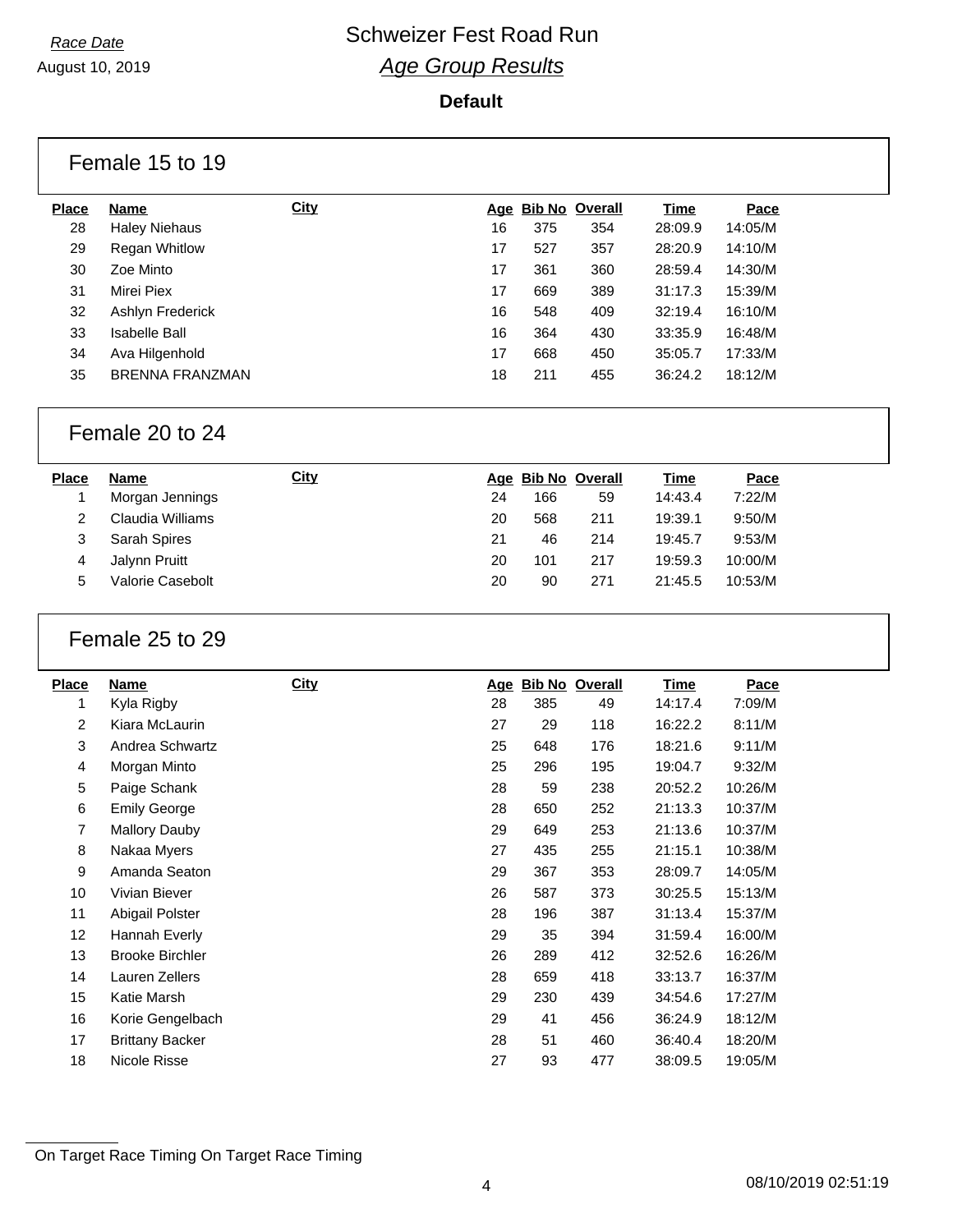August 10, 2019

#### **Default**

|                   | Female 30 to 34        |             |            |     |                       |             |         |
|-------------------|------------------------|-------------|------------|-----|-----------------------|-------------|---------|
| <b>Place</b>      | Name                   | <b>City</b> | <u>Age</u> |     | <b>Bib No Overall</b> | <u>Time</u> | Pace    |
| 1                 | <b>Baylie Richter</b>  |             | 30         | 578 | 156                   | 17:40.1     | 8:50/M  |
| 2                 | Kate Magee             |             | 33         | 466 | 164                   | 18:10.9     | 9:05/M  |
| 3                 | Ashley Bell            |             | 34         | 54  | 197                   | 19:08.8     | 9:34/M  |
| 4                 | Zetta Konerding        |             | 32         | 393 | 205                   | 19:28.0     | 9:44/M  |
| 5                 | Amber Taylor           |             | 32         | 69  | 244                   | 21:04.1     | 10:32/M |
| 6                 | Leslie Henrickson      |             | 32         | 628 | 263                   | 21:29.9     | 10:45/M |
| $\overline{7}$    | Amie Coyle             |             | 33         | 251 | 282                   | 22:53.4     | 11:27/M |
| 8                 | Nikki Meunier          |             | 33         | 310 | 383                   | 30:58.1     | 15:29/M |
| 9                 | Christy Dickman        |             | 34         | 335 | 401                   | 32:09.8     | 16:05/M |
| 10                | Jennifer James         |             | 34         | 233 | 408                   | 32:19.3     | 16:10/M |
| 11                | Kimberly Hankins       |             | 33         | 666 | 431                   | 34:11.8     | 17:06/M |
| $12 \overline{ }$ | <b>Kimberly Powers</b> |             | 31         | 472 | 433                   | 34:13.0     | 17:07/M |
| 13                | Amanda Bickford        |             | 31         | 175 | 449                   | 35:05.0     | 17:33/M |
| 14                | Myra Kieser            |             | 34         | 493 | 470                   | 37:02.3     | 18:31/M |
| 15                | <b>Tomi Leistner</b>   |             | 31         | 95  | 478                   | 38:09.8     | 19:05/M |
| 16                | Sarah Fowler           |             | 32         | 157 | 483                   | 38:41.7     | 19:21/M |

## Female 35 to 39

| <b>Place</b>   | Name                    | <b>City</b> | <u>Age</u> | <b>Bib No Overall</b> |     | Time    | Pace    |
|----------------|-------------------------|-------------|------------|-----------------------|-----|---------|---------|
| 1              | Kelly Litherland        |             | 38         | 661                   | 92  | 15:40.3 | 7:50/M  |
| $\overline{2}$ | Jill Yeager             |             | 36         | 241                   | 122 | 16:31.6 | 8:16/M  |
| 3              | Ashley Robinson         |             | 38         | 19                    | 140 | 16:47.7 | 8:24/M  |
| 4              | Kasey Wagner            |             | 37         | 640                   | 185 | 18:39.9 | 9:20/M  |
| 5              | Miranda Krieg           |             | 37         | 221                   | 231 | 20:34.4 | 10:17/M |
| 6              | <b>Emily Parker</b>     |             | 38         | 681                   | 269 | 21:44.8 | 10:52/M |
| 7              | Allison Krueger         |             | 35         | 129                   | 275 | 22:07.4 | 11:04/M |
| 8              | Kourtney Casebolt       |             | 35         | 103                   | 276 | 22:07.9 | 11:04/M |
| 9              | Meghan Butler           |             | 39         | 189                   | 296 | 23:33.0 | 11:47/M |
| 10             | Randa Pence             |             | 37         | 397                   | 332 | 26:06.5 | 13:03/M |
| 11             | Kate Martin             |             | 38         | 97                    | 404 | 32:11.8 | 16:06/M |
| 12             | <b>KRISTEN KLEEMANN</b> |             | 37         | 161                   | 407 | 32:19.0 | 16:10/M |
| 13             | Lisa Noble              |             | 37         | 590                   | 420 | 33:20.1 | 16:40/M |
| 14             | <b>Tracy Uphaus</b>     |             | 39         | 227                   | 444 | 35:00.2 | 17:30/M |
| 15             | Kristen Hollinden       |             | 38         | 312                   | 452 | 35:17.0 | 17:39/M |
|                |                         |             |            |                       |     |         |         |

## Female 40 to 44

| <b>Place</b> | Name              | <u>City</u> |    | Age Bib No Overall |     | <u>Time</u> | $P_{\text{ace}}$<br>____ |
|--------------|-------------------|-------------|----|--------------------|-----|-------------|--------------------------|
|              | Jennifer Chestnut |             | 40 | 595                | 116 | 16:14.6     | 8:07/M                   |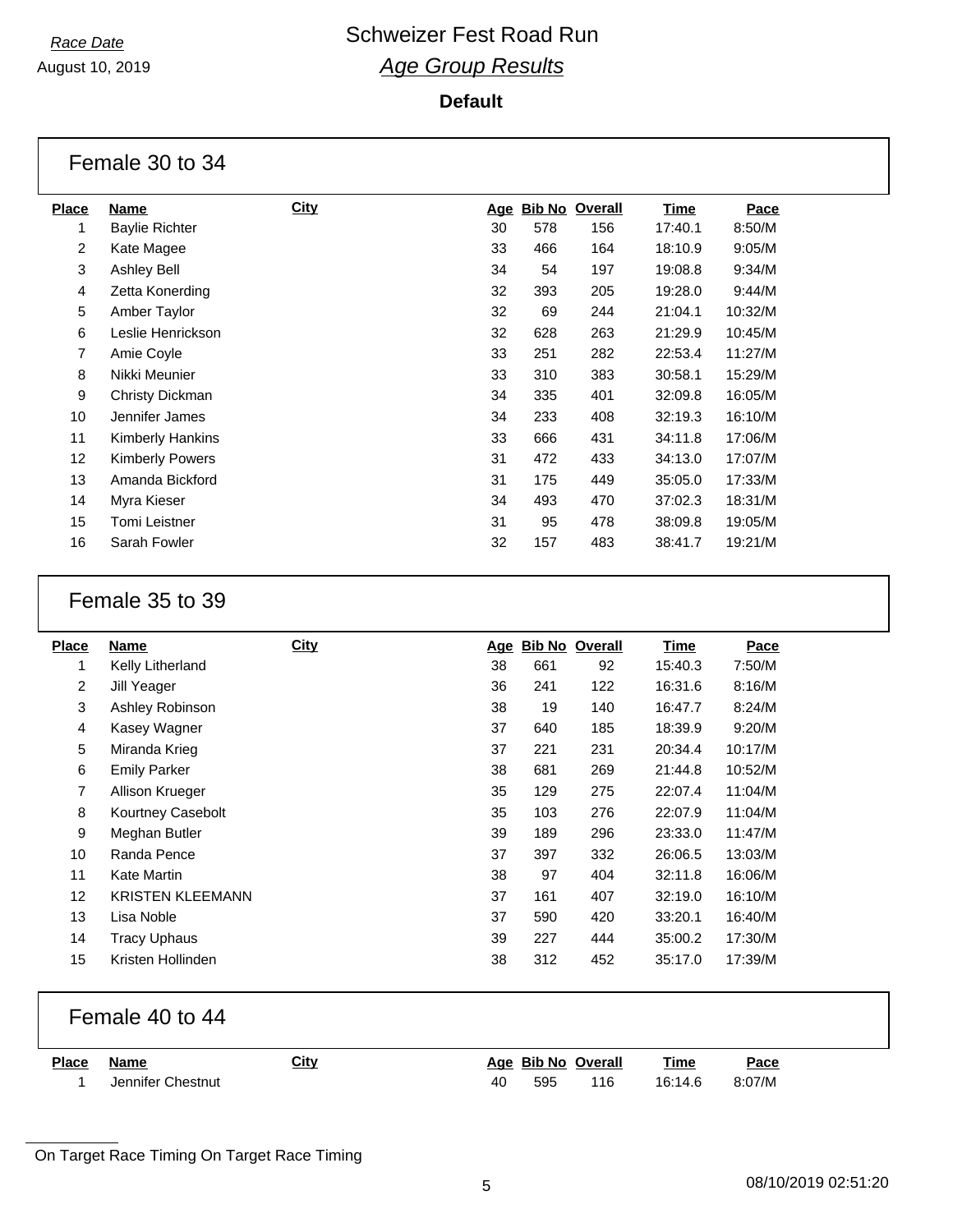August 10, 2019

| <b>Place</b>   | Name                 | <b>City</b> | <u>Age</u> |     | <b>Bib No Overall</b> | <u>Time</u> | Pace    |
|----------------|----------------------|-------------|------------|-----|-----------------------|-------------|---------|
| $\overline{c}$ | Beth Jordan          |             | 40         | 613 | 120                   | 16:25.7     | 8:13/M  |
| 3              | Rachel Hinson        |             | 41         | 216 | 134                   | 16:43.9     | 8:22/M  |
| 4              | Kelly Click          |             | 44         | 675 | 148                   | 17:31.5     | 8:46/M  |
| 5              | Vanessa Howard       |             | 40         | 33  | 227                   | 20:27.4     | 10:14/M |
| 6              | <b>Brandi Hess</b>   |             | 41         | 329 | 264                   | 21:36.3     | 10:48/M |
| $\overline{7}$ | Vanessa Ford         |             | 40         | 136 | 279                   | 22:42.4     | 11:21/M |
| 8              | Rachel Granderson    |             | 43         | 278 | 283                   | 22:57.7     | 11:29/M |
| 9              | Sara Kleeman         |             | 40         | 126 | 294                   | 23:26.6     | 11:43/M |
| 10             | <b>Natalie Evans</b> |             | 40         | 188 | 297                   | 23:33.6     | 11:47/M |
| 11             | Mindy Melton         |             | 43         | 253 | 298                   | 23:37.4     | 11:49/M |
| 12             | <b>Brandy Aubrey</b> |             | 44         | 179 | 322                   | 25:19.3     | 12:40/M |
| 13             | Kori Woods           |             | 42         | 245 | 342                   | 27:02.5     | 13:31/M |
| 14             | Lana Hartz           |             | 41         | 593 | 348                   | 27:59.8     | 14:00/M |
| 15             | Leah Ambler          |             | 41         | 131 | 363                   | 29:25.2     | 14:43/M |
| 16             | Sheila Hubert        |             | 44         | 258 | 392                   | 31:49.5     | 15:55/M |
| 17             | Sarah Bardwell       |             | 43         | 676 | 393                   | 31:49.9     | 15:55/M |
| 18             | Leah Ball            |             | 41         | 362 | 429                   | 33:35.4     | 16:48/M |
| 19             | Gena Fleming         |             | 41         | 228 | 445                   | 35:00.3     | 17:30/M |
| 20             | Dana Franzman        |             | 40         | 209 | 454                   | 36:23.9     | 18:12/M |
| 21             | Kerri Zuelly         |             | 40         | 38  | 458                   | 36:26.9     | 18:13/M |
|                |                      |             |            |     |                       |             |         |

## Female 45 to 49

| <b>Place</b>   | Name                  | <b>City</b> |    | Age Bib No Overall |     | <b>Time</b> | Pace    |
|----------------|-----------------------|-------------|----|--------------------|-----|-------------|---------|
|                | Sophia Ettehsohn      |             | 45 | 481                | 111 | 16:09.0     | 8:05/M  |
| $\overline{2}$ | Joyce Wetzel          |             | 48 | 346                | 139 | 16:46.3     | 8:23/M  |
| 3              | <b>Emily Hamilton</b> |             | 47 | 414                | 203 | 19:15.9     | 9:38/M  |
| 4              | <b>Wendy Noble</b>    |             | 49 | 460                | 303 | 23:45.6     | 11:53/M |
| 5              | Laura Broadley        |             | 47 | 283                | 318 | 24:59.7     | 12:30/M |
| 6              | Mary Jo Calhoun       |             | 48 | 389                | 333 | 26:08.9     | 13:04/M |
| 7              | Kathleen Herrmann     |             | 49 | 574                | 334 | 26:12.0     | 13:06/M |
| 8              | Cheryl Axton          |             | 47 | 123                | 341 | 26:54.7     | 13:27/M |
| 9              | Angela Hilgenhold     |             | 48 | 9                  | 388 | 31:17.2     | 15:39/M |
| 10             | Elizabeth Conner      |             | 45 | 337                | 391 | 31:40.9     | 15:50/M |
| 11             | <b>Kelly Fischer</b>  |             | 45 | 100                | 405 | 32:12.5     | 16:06/M |
| 12             | <b>Kelly Lewis</b>    |             | 48 | 271                | 428 | 33:35.2     | 16:48/M |
| 13             | Michelle Marietta     |             | 48 | 603                | 437 | 34:36.5     | 17:18/M |
| 14             | Jennifer Hohne        |             | 47 | 683                | 480 | 38:28.5     | 19:14/M |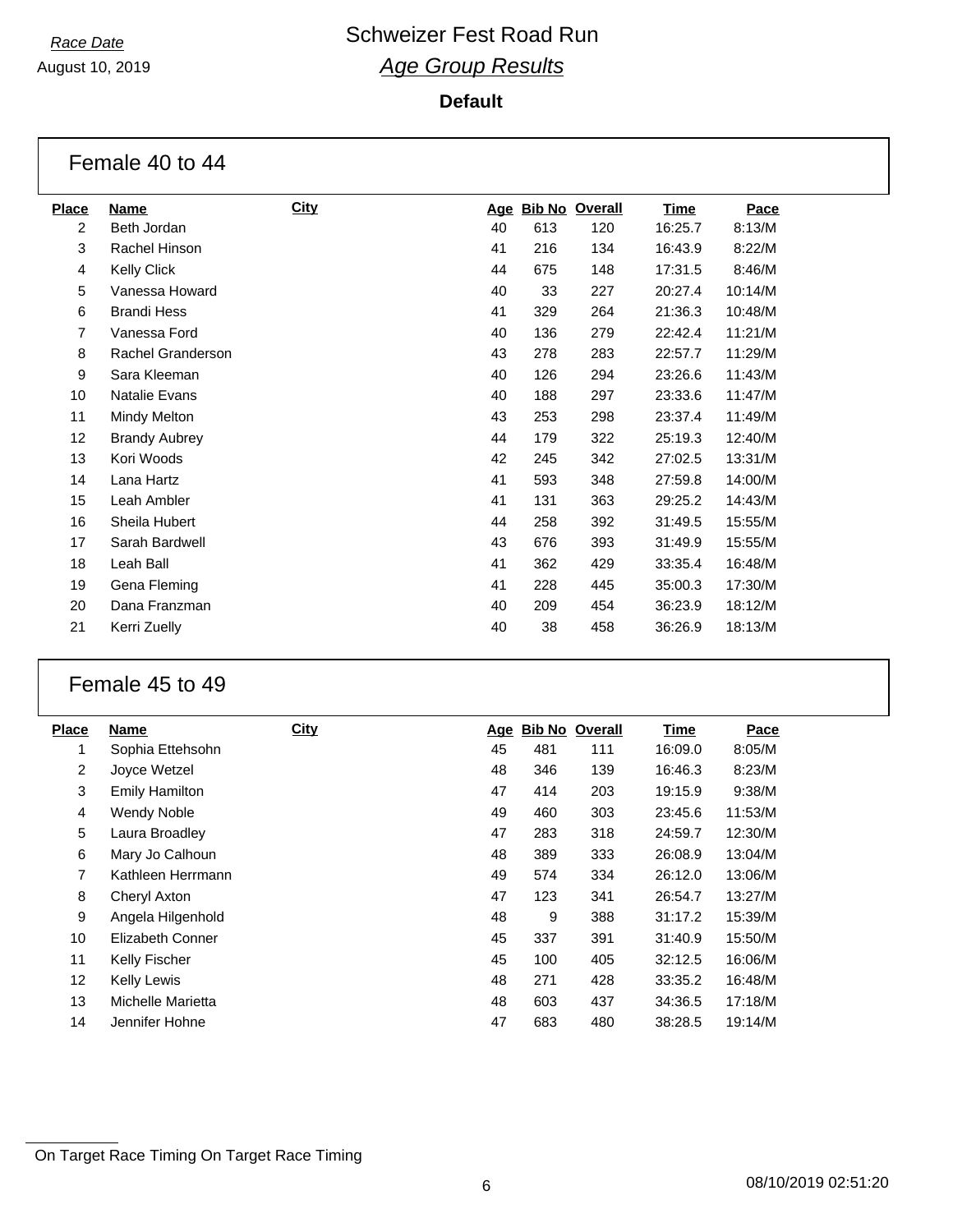August 10, 2019

#### **Default**

| Female 50 to 54 |                       |      |     |                       |     |         |         |  |  |  |
|-----------------|-----------------------|------|-----|-----------------------|-----|---------|---------|--|--|--|
| <b>Place</b>    | <b>Name</b>           | City | Age | <b>Bib No Overall</b> |     | Time    | Pace    |  |  |  |
| 1               | <b>Barbara McCabe</b> |      | 52  | 141                   | 108 | 16:01.2 | 8:01/M  |  |  |  |
| 2               | Joanna Brager         |      | 50  | 370                   | 191 | 18:57.2 | 9:29/M  |  |  |  |
| 3               | Debbie Konerding      |      | 50  | 396                   | 193 | 18:59.0 | 9:30/M  |  |  |  |
| 4               | Kamela Krouskos       |      | 54  | 185                   | 241 | 21:00.2 | 10:30/M |  |  |  |
| 5               | Kassi Rogers          |      | 52  | 206                   | 266 | 21:40.2 | 10:50/M |  |  |  |
| 6               | Carol Schwoeppe       |      | 52  | 415                   | 316 | 24:52.8 | 12:26/M |  |  |  |
| $\overline{7}$  | Debbi Carlson         |      | 52  | 325                   | 317 | 24:58.8 | 12:29/M |  |  |  |
| 8               | Susan Miller          |      | 51  | 411                   | 320 | 25:07.7 | 12:34/M |  |  |  |
| 9               | Teri Hagan            |      | 53  | 86                    | 325 | 25:30.6 | 12:45/M |  |  |  |
| 10              | Sandi Wrye            |      | 54  | 625                   | 339 | 26:45.6 | 13:23/M |  |  |  |
| 11              | <b>Holly Minto</b>    |      | 52  | 356                   | 359 | 28:59.1 | 14:30/M |  |  |  |
| 12              | Janice Kellems        |      | 50  | 391                   | 371 | 30:18.5 | 15:09/M |  |  |  |
| 13              | Nancy Brown           |      | 53  | 305                   | 377 | 30:32.3 | 15:16/M |  |  |  |
| 14              | Karen Ludwig          |      | 51  | 14                    | 413 | 33:00.9 | 16:30/M |  |  |  |
| 15              | Laurie Dreyling       |      | 53  | 275                   | 415 | 33:03.0 | 16:32/M |  |  |  |
| 16              | Elizabeth Faulkenberg |      | 54  | 418                   | 416 | 33:07.9 | 16:34/M |  |  |  |
| 17              | Kim VanPelt           |      | 51  | 374                   | 417 | 33:08.3 | 16:34/M |  |  |  |
| 18              | Rita Young            |      | 53  | 658                   | 419 | 33:14.5 | 16:37/M |  |  |  |
| 19              | Carolyn Williams      |      | 50  | 427                   | 421 | 33:20.6 | 16:40/M |  |  |  |
| 20              | Angie Foe             |      | 54  | 470                   | 432 | 34:11.9 | 17:06/M |  |  |  |
| 21              | <b>Beth Gonzalez</b>  |      | 54  | 170                   | 446 | 35:01.0 | 17:31/M |  |  |  |
| 22              | Missy Hoffman         |      | 52  | 392                   | 482 | 38:33.6 | 19:17/M |  |  |  |

## Female 55 to 59

| Name                  | <b>City</b> |    |     |            | <b>Time</b>           | Pace    |
|-----------------------|-------------|----|-----|------------|-----------------------|---------|
| Jane Goffinet         |             | 56 | 149 | 179        | 18:31.3               | 9:16/M  |
| Diana Schaefer        |             | 55 | 186 | 196        | 19:05.9               | 9:33/M  |
| Jackie Fischer        |             | 55 | 577 | 239        | 20:56.3               | 10:28/M |
| Julie Hauser          |             | 58 | 306 | 257        | 21:16.0               | 10:38/M |
| <b>Theresa Conner</b> |             | 56 | 517 | 268        | 21:44.0               | 10:52/M |
| Carol Zellers         |             | 58 | 214 | 319        | 25:03.0               | 12:32/M |
| Jean Miller           |             | 55 | 146 | 329        | 25:51.6               | 12:56/M |
| Lorri Brune           |             | 56 | 355 | 350        | 28:08.5               | 14:04/M |
| <b>Paula Stiles</b>   |             | 59 | 372 | 369        | 30:06.8               | 15:03/M |
| Sandy Traphagen       |             | 55 | 588 | 374        | 30:25.6               | 15:13/M |
| <b>Martha Cutrell</b> |             | 58 | 318 | 378        | 30:32.4               | 15:16/M |
| Lois Baxter           |             | 55 | 515 | 385        | 31:06.5               | 15:33/M |
| Shari Everly          |             | 56 | 37  | 395        | 31:59.9               | 16:00/M |
| Marilyn Hubert        |             | 57 | 208 | 424        | 33:22.9               | 16:41/M |
| Terri Bryant          |             | 59 | 478 | 440        | 34:55.2               | 17:28/M |
|                       |             |    |     | <u>Age</u> | <b>Bib No Overall</b> |         |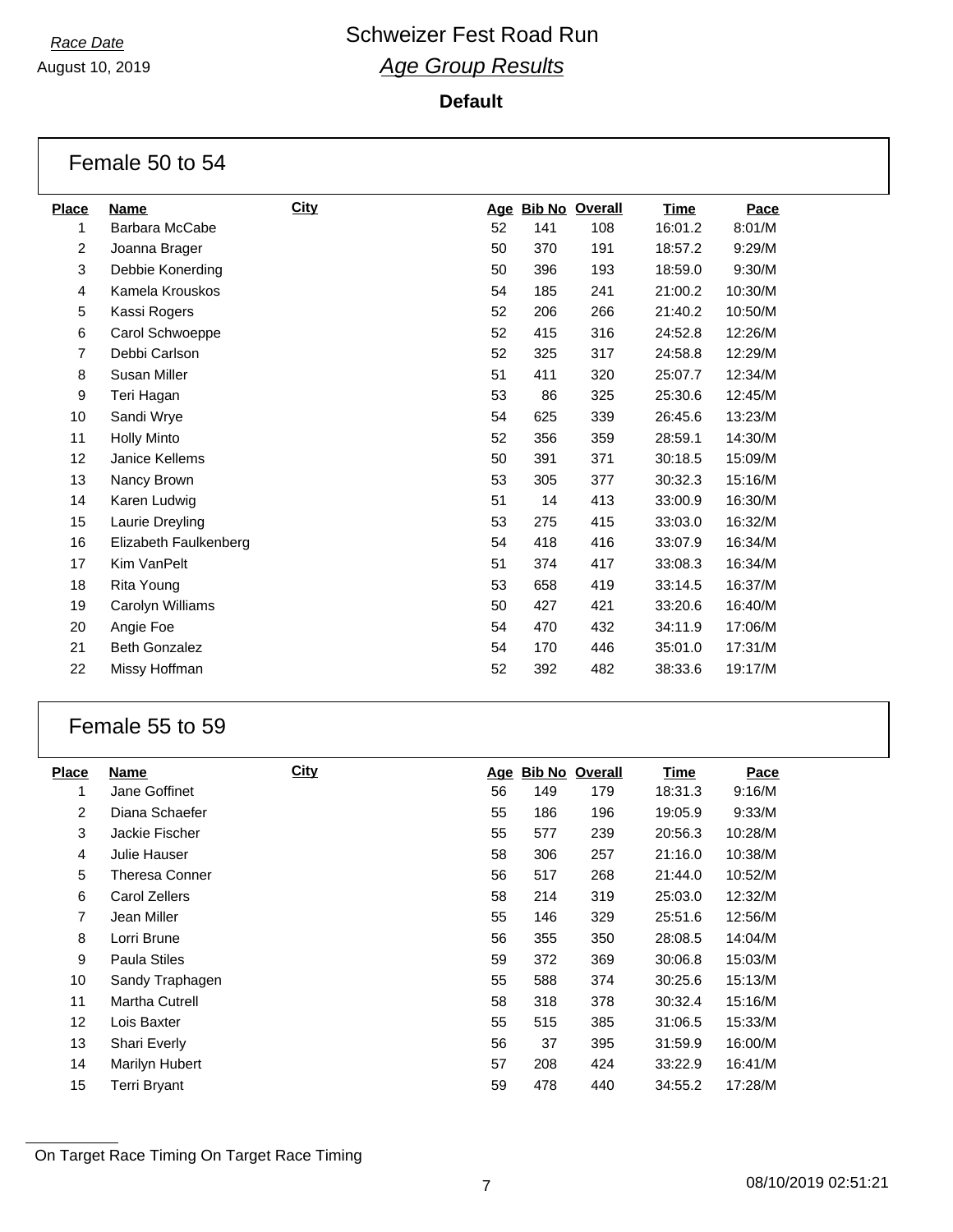August 10, 2019

#### **Default**

|                | Female 55 to 59       |             |        |                  |                    |             |         |  |  |
|----------------|-----------------------|-------------|--------|------------------|--------------------|-------------|---------|--|--|
| <b>Place</b>   | <b>Name</b>           | <b>City</b> |        |                  | Age Bib No Overall | <b>Time</b> | Pace    |  |  |
| 16             | Lou Ann Backer        |             | 57     | 441              | 459                | 36:40.1     | 18:20/M |  |  |
| 17             | Linda Minto           |             | 58     | 360              | 461                | 36:41.7     | 18:21/M |  |  |
| 18             | Joyce Parker          |             | 56     | 387              | 481                | 38:32.2     | 19:16/M |  |  |
|                | Female 60 to 69       |             |        |                  |                    |             |         |  |  |
| <b>Place</b>   | <b>Name</b>           | <b>City</b> |        |                  | Age Bib No Overall | <b>Time</b> | Pace    |  |  |
| 1              | Katie Heeke           |             | 61     | 371              | 272                | 21:54.5     | 10:57/M |  |  |
| $\overline{c}$ | Faye Schwartz         |             | 64     | 330              | 309                | 24:12.0     | 12:06/M |  |  |
| 3              | <b>Brenda Graves</b>  |             | 64     | 416              | 324                | 25:22.2     | 12:41/M |  |  |
| 4              | Debra Harper          |             | 63     | 475              | 336                | 26:36.0     | 13:18/M |  |  |
| 5              | <b>Earlene Preher</b> |             | 61     | 198              | 367                | 30:03.8     | 15:02/M |  |  |
| 6              | Jeannie Stowe         |             | 60     | 390              | 372                | 30:20.6     | 15:10/M |  |  |
| 7              | angie fortwwndel      |             | 62     | 319              | 375                | 30:30.6     | 15:15/M |  |  |
| 8              | Karen Doogs           |             | 62     | 264              | 376                | 30:31.2     | 15:16/M |  |  |
| 9              | Dori Meyer            |             | 61     | 664              | 379                | 30:44.1     | 15:22/M |  |  |
| 10             | <b>Tammy Harding</b>  |             | 60     | 677              | 398                | 32:06.6     | 16:03/M |  |  |
| 11             | Cathy Hanan           |             | 60     | 622              | 399                | 32:06.9     | 16:03/M |  |  |
| 12             | Carolyn Hawkins       |             | 69     | 474              | 410                | 32:47.2     | 16:24/M |  |  |
| 13             | <b>Betty Cash</b>     |             | 62     | 219              | 422                | 33:21.1     | 16:41/M |  |  |
| 14             | Jeanie Labhart        |             | 61     | 226              | 423                | 33:22.8     | 16:41/M |  |  |
|                |                       |             | $\sim$ | $\overline{100}$ |                    | . <i>.</i>  |         |  |  |

| 15 | Linda Krueger       | 62 | 168 | 434 | 34:26.9 | 17:13/M |
|----|---------------------|----|-----|-----|---------|---------|
| 16 | Pamela Brinksneader | 61 | 120 | 453 | 35:47.4 | 17:54/M |
| 17 | Rhonda Corley       | 61 | 485 | 473 | 37:15.4 | 18:38/M |
| 18 | Sheila Rearden      | 68 | 366 | 474 | 37:45.7 | 18:53/M |
| 19 | Kathy Kleemann      | 69 | 67  | 486 | 38:53.9 | 19:27/M |
|    |                     |    |     |     |         |         |

## Female 70 and Over

| <b>Place</b> | <b>Name</b>             | <u>City</u> |    | Age Bib No Overall |     | <u>Time</u> | Pace    |
|--------------|-------------------------|-------------|----|--------------------|-----|-------------|---------|
|              | Lynda Turner            |             | 70 | 454                | 321 | 25:18.5     | 12:39/M |
|              | Mary Hackel             |             | 72 | 589                | 358 | 28:54.5     | 14:27/M |
| 3            | Nancy Ludwig            |             | 74 | 12                 | 370 | 30:17.2     | 15:09/M |
| 4            | <b>Beverly Devillez</b> |             | 70 | 358                | 397 | 32:03.5     | 16:02/M |
| 5            | Elva Dickman            |             | 80 | 479                | 438 | 34:49.0     | 17:25/M |
|              |                         |             |    |                    |     |             |         |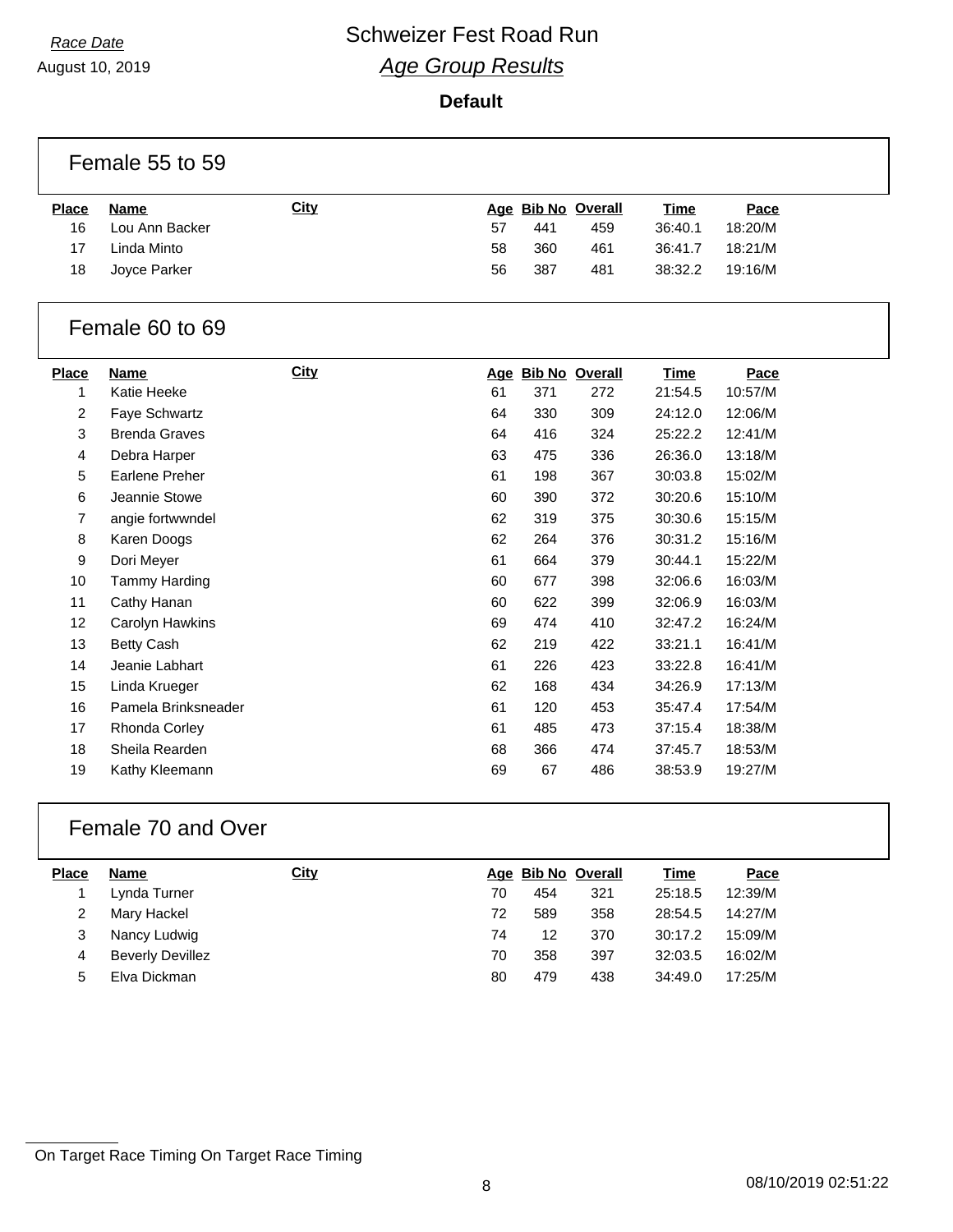August 10, 2019

## **Default**

|                | Male 9 and Under         |      |                  |     |                    |             |         |
|----------------|--------------------------|------|------------------|-----|--------------------|-------------|---------|
| <b>Place</b>   | <b>Name</b>              | City |                  |     | Age Bib No Overall | <b>Time</b> | Pace    |
| 1              | Nate Hollinden           |      | 9                | 523 | 44                 | 14:08.1     | 7:04/M  |
| $\overline{c}$ | <b>Brody Ford</b>        |      | $\boldsymbol{9}$ | 135 | 85                 | 15:35.0     | 7:48/M  |
| 3              | Kasyn Ingle              |      | 9                | 108 | 87                 | 15:36.5     | 7:48/M  |
| $\overline{4}$ | <b>Troy Richard</b>      |      | $\overline{7}$   | 74  | 106                | 15:58.3     | 7:59/M  |
| 5              | <b>Tristen Roark</b>     |      | 9                | 651 | 131                | 16:42.2     | 8:21/M  |
| 6              | Parker Joyal             |      | 9                | 78  | 149                | 17:33.1     | 8:47/M  |
| $\overline{7}$ | <b>Emmett Krieg</b>      |      | 8                | 223 | 202                | 19:15.7     | 9:38/M  |
| 8              | <b>Trey Guillaume</b>    |      | 9                | 401 | 248                | 21:08.5     | 10:34/M |
| 9              | Jax Zellers              |      | 9                | 85  | 251                | 21:12.0     | 10:36/M |
| 10             | Ezra Knight              |      | $\overline{7}$   | 406 | 258                | 21:16.0     | 10:38/M |
| 11             | Jude Henrickson          |      | 7                | 627 | 261                | 21:28.7     | 10:44/M |
| 12             | <b>Brennan Fenwick</b>   |      | 9                | 382 | 265                | 21:36.8     | 10:48/M |
| 13             | <b>Elliott Hollinden</b> |      | 7                | 316 | 277                | 22:16.1     | 11:08/M |
| 14             | Ty Coyle                 |      | 8                | 252 | 278                | 22:36.9     | 11:18/M |
| 15             | Arlo Hollinden           |      | $\overline{7}$   | 315 | 286                | 22:59.3     | 11:30/M |
| 16             | Ty Chestnut              |      | 9                | 621 | 295                | 23:29.8     | 11:45/M |
| 17             | Lukas Marsh              |      | 4                | 231 | 338                | 26:42.2     | 13:21/M |
| 18             | Caleb Polster            |      | 4                | 197 | 366                | 30:02.5     | 15:01/M |
| 19             | Brennan James            |      | $\overline{7}$   | 235 | 400                | 32:08.1     | 16:04/M |
| 20             | <b>Ben Martin</b>        |      | 6                | 99  | 403                | 32:11.1     | 16:06/M |
| 21             | Ian Hollinden            |      | 9                | 314 | 451                | 35:17.0     | 17:39/M |
| 22             | Gavin Zuelly             |      | $\boldsymbol{9}$ | 40  | 457                | 36:26.6     | 18:13/M |
| 23             | Gavin Fuqua              |      | 8                | 159 | 484                | 38:48.7     | 19:24/M |

## Male 10 to 14

| <b>Place</b>    | Name                  | <b>City</b> |    | Age Bib No Overall |    | Time    | Pace   |
|-----------------|-----------------------|-------------|----|--------------------|----|---------|--------|
| 1               | Thomas Ashby          |             | 14 | 42                 | 1  | 10:28.6 | 5:14/M |
| $\overline{2}$  | Aidan Kotecki         |             | 14 | 280                | 13 | 12:16.1 | 6:08/M |
| 3               | Alden Marion          |             | 12 | 57                 | 16 | 12:25.4 | 6:13/M |
| 4               | <b>Talon Jennings</b> |             | 13 | 119                | 18 | 12:33.2 | 6:17/M |
| 5               | <b>Blake Mullins</b>  |             | 14 | 343                | 20 | 12:34.9 | 6:17/M |
| 6               | Orrin Kaiser          |             | 13 | 301                | 24 | 13:08.0 | 6:34/M |
| 7               | Michael Gray          |             | 14 | 7                  | 25 | 13:09.3 | 6:35/M |
| 8               | <b>Justin Fuchs</b>   |             | 14 | 453                | 32 | 13:36.3 | 6:48/M |
| 9               | Caleb Hulse           |             | 11 | 607                | 34 | 13:43.8 | 6:52/M |
| 10              | Nolan Gebhard         |             | 12 | 172                | 35 | 13:49.9 | 6:55/M |
| 11              | Jordan Lindauer       |             | 13 | 274                | 37 | 13:55.6 | 6:58/M |
| 12 <sup>2</sup> | Cole Schreiner        |             | 13 | 610                | 38 | 13:57.4 | 6:59/M |
| 13              | Lachlan Russell       |             | 13 | 24                 | 39 | 13:58.1 | 6:59/M |
| 14              | Drevan O'Brien        |             | 14 | 615                | 42 | 14:05.4 | 7:03/M |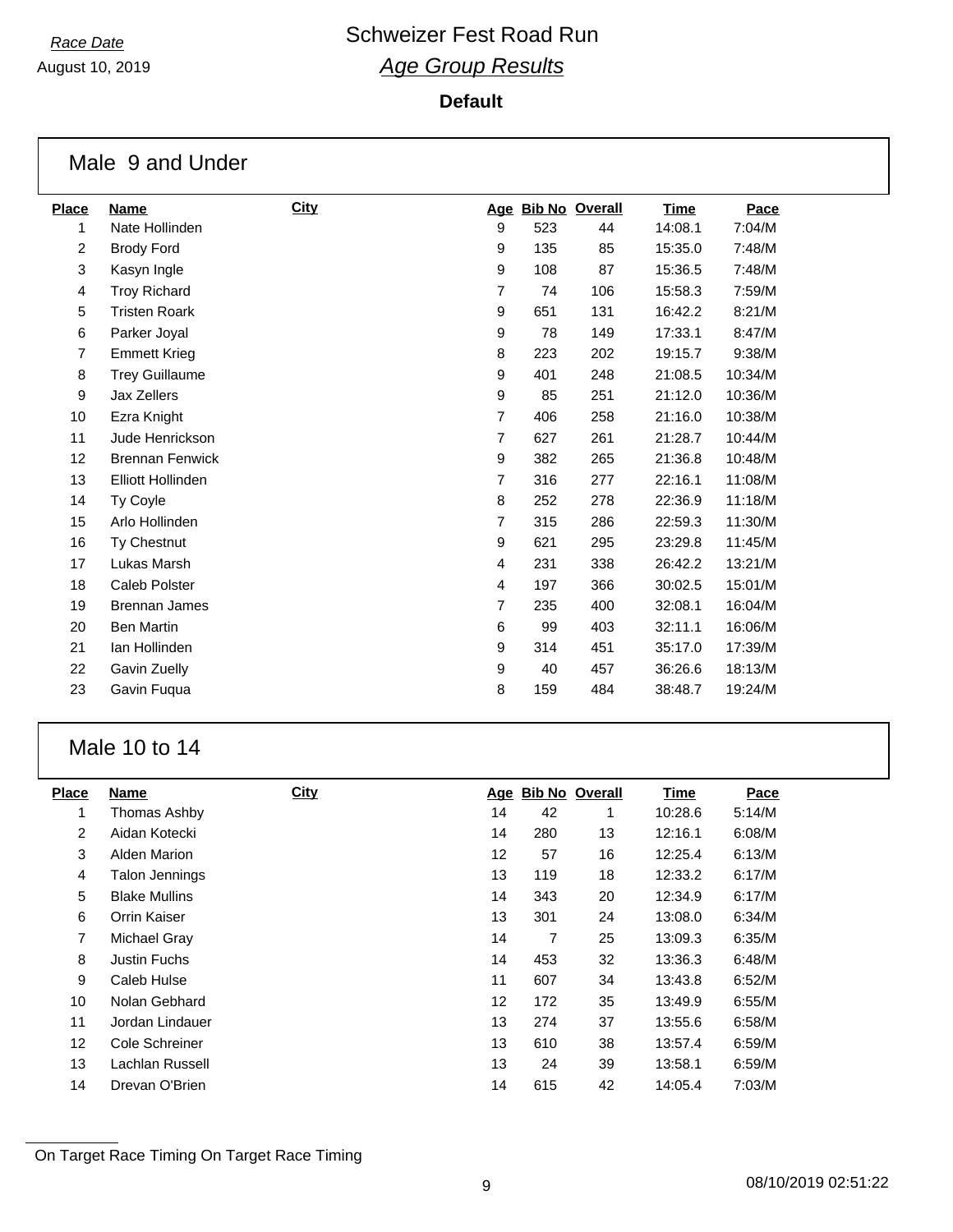August 10, 2019

**Default**

Male 10 to 14

| <b>Place</b> | <b>Name</b>             | <b>City</b> |      |      | Age Bib No Overall | <b>Time</b> | Pace    |
|--------------|-------------------------|-------------|------|------|--------------------|-------------|---------|
| 15           | Rex Roper               |             | 12   | 52   | 43                 | 14:07.5     | 7:04/M  |
| 16           | Aden Schwartz           |             | 12   | 557  | 50                 | 14:18.6     | 7:09/M  |
| 17           | Logan Davis             |             | 14   | 496  | 53                 | 14:26.4     | 7:13/M  |
| 18           | Reese Litherland        |             | 10   | 660  | 58                 | 14:41.3     | 7:21/M  |
| 19           | Caden James             |             | 12   | 26   | 61                 | 14:45.9     | 7:23/M  |
| 20           | <b>Brody Biever</b>     |             | 10   | 484  | 81                 | 15:31.2     | 7:46/M  |
| 21           | Luke Zellers            |             | 11   | 84   | 91                 | 15:40.0     | 7:50/M  |
| 22           | Gage Clark              |             | 10   | 655  | 94                 | 15:41.8     | 7:51/M  |
| 23           | Drew Greulich           |             | 11   | 47   | 95                 | 15:42.4     | 7:51/M  |
| 24           | Aaron Ambler            |             | 12   | 125  | 99                 | 15:47.9     | 7:54/M  |
| 25           | Philip Gregg            |             | 13   | 183  | 112                | 16:09.8     | 8:05/M  |
| 26           | Jackson Joyal           |             | 10   | $77$ | 117                | 16:19.1     | 8:10/M  |
| 27           | Will Jordan             |             | 11   | 614  | 119                | 16:25.3     | 8:13/M  |
| 28           | Owen Hubert             |             | 10   | 257  | 130                | 16:40.7     | 8:20/M  |
| 29           | Ben Fortwendel          |             | 11   | 156  | 132                | 16:42.6     | 8:21/M  |
| 30           | Jared Wagner            |             | 14   | 642  | 136                | 16:44.5     | 8:22/M  |
| 31           | Ross Melton             |             | 12   | 255  | 147                | 17:16.6     | 8:38/M  |
| 32           | Kaiden Casebolt         |             | 13   | 107  | 152                | 17:35.9     | 8:48/M  |
| 33           | <b>Tate Richard</b>     |             | 10   | 73   | 155                | 17:39.5     | 8:50/M  |
| 34           | Jacob Theis             |             | 12   | 118  | 157                | 17:49.4     | 8:55/M  |
| 35           | <b>Reid Butler</b>      |             | $10$ | 190  | 162                | 17:54.9     | 8:57/M  |
| 36           | Andrew Noble            |             | 12   | 62   | 167                | 18:13.7     | 9:07/M  |
| 37           | <b>Nathaniel Purvis</b> |             | 11   | 16   | 178                | 18:28.5     | 9:14/M  |
| 38           | Cameron Crawford        |             | 13   | 212  | 186                | 18:47.1     | 9:24/M  |
| 39           | Jacob Wagner            |             | 13   | 641  | 204                | 19:22.1     | 9:41/M  |
| 40           | Colin Finn              |             | 11   | 281  | 221                | 20:06.9     | 10:03/M |
| 41           | Aaron Hilgenhold        |             | 11   | 10   | 222                | 20:07.9     | 10:04/M |
| 42           | <b>Stratton Richey</b>  |             | 11   | 654  | 223                | 20:11.6     | 10:06/M |
| 43           | Owen Butler             |             | 10   | 191  | 229                | 20:29.6     | 10:15/M |
| 44           | Owen Henrickson         |             | 10   | 626  | 242                | 21:01.9     | 10:31/M |
| 45           | Eli Kleemann            |             | 11   | 163  | 246                | 21:05.6     | 10:33/M |
| 46           | Dylan Caldwell          |             | 14   | 499  | 254                | 21:14.8     | 10:37/M |
| 47           | Rylan Snyder            |             | 11   | 488  | 274                | 21:59.1     | 11:00/M |
| 48           | Saw Parker              |             | 10   | 679  | 302                | 23:41.4     | 11:51/M |
| 49           | Lance Kern              |             | 12   | 5    | 306                | 24:08.1     | 12:04/M |
| 50           | Gabe Kleemann           |             | 10   | 164  | 314                | 24:43.8     | 12:22/M |
| 51           | Luke Dreyling           |             | 12   | 276  | 328                | 25:38.8     | 12:49/M |
| 52           | Rylen Rearden           |             | 10   | 369  | 356                | 28:17.6     | 14:09/M |
| 53           | Jake Noble              |             | 11   | 592  | 382                | 30:46.9     | 15:23/M |
| 54           | Aaron Curl              |             | 11   | 169  | 443                | 34:58.2     | 17:29/M |
| 55           | Daniel Gregg            |             | 14   | 182  | 462                | 36:42.3     | 18:21/M |
| 56           | Carter Young            |             | 13   | 492  | 463                | 36:47.7     | 18:24/M |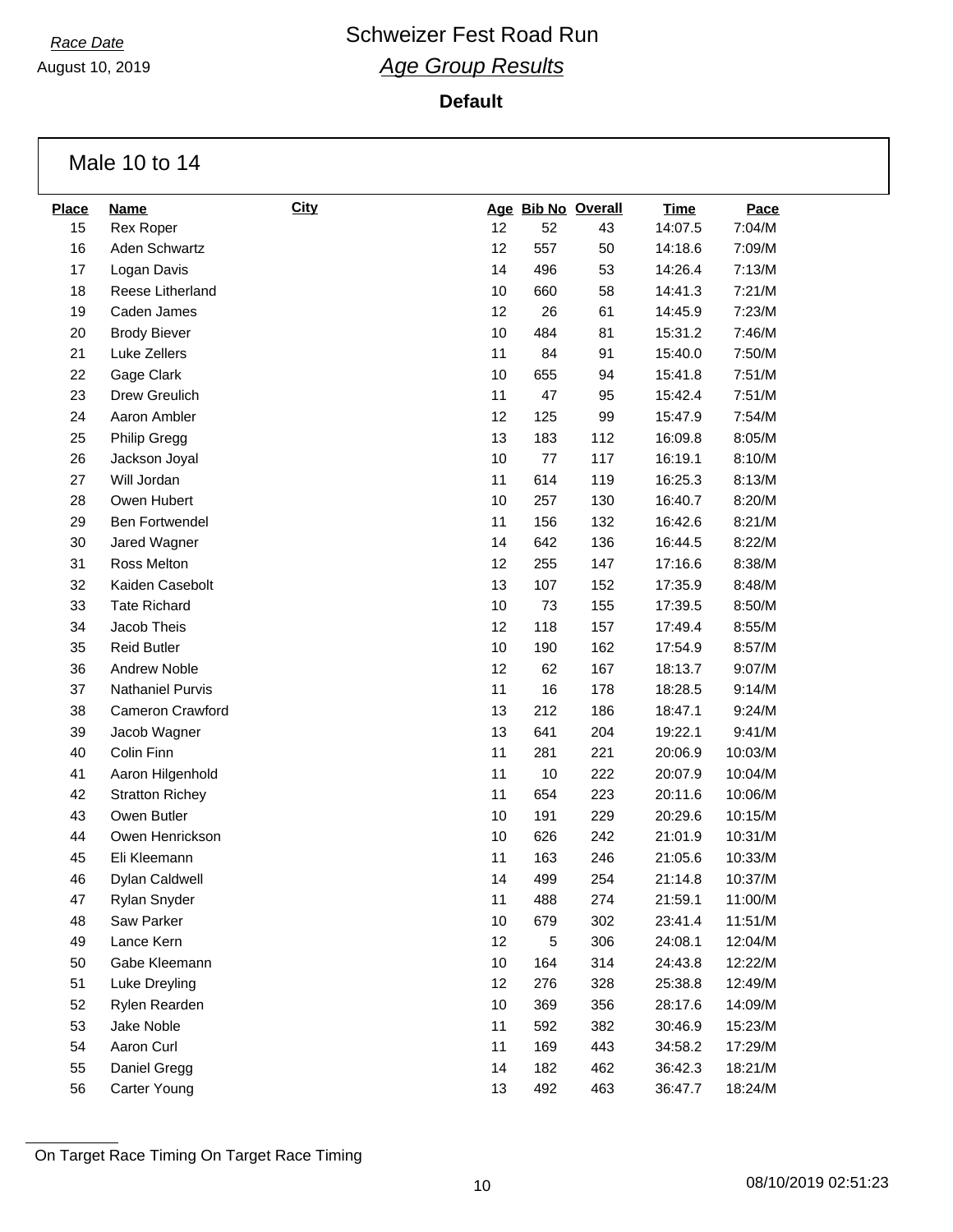August 10, 2019

## **Default**

|                   | Male 10 to 14                      |      |    |     |                                      |                        |                |  |
|-------------------|------------------------------------|------|----|-----|--------------------------------------|------------------------|----------------|--|
| <b>Place</b>      | <b>Name</b>                        | City |    |     | Age Bib No Overall                   | <b>Time</b>            | Pace           |  |
| 57                | Landon Bickford                    |      | 13 | 178 | 475                                  | 37:49.5                | 18:55/M        |  |
| 58                | Beau Kleeman                       |      | 10 | 682 | 479                                  | 38:27.8                | 19:14/M        |  |
| 59                | Isaac Fuqua                        |      | 10 | 158 | 485                                  | 38:48.8                | 19:24/M        |  |
| 60                | Sam Ball                           |      | 13 | 365 | 489                                  | 38:59.6                | 19:30/M        |  |
|                   | Male 15 to 19                      |      |    |     |                                      |                        |                |  |
| <b>Place</b><br>1 | <b>Name</b><br><b>BLAKE RIGDON</b> | City | 17 | 239 | Age Bib No Overall<br>$\overline{2}$ | <b>Time</b><br>10:35.9 | Pace<br>5:18/M |  |
|                   |                                    |      | 16 | 60  |                                      | 10:38.6                | 5:19/M         |  |
| 2<br>3            | nicholas szemethy<br>Ethan Dych    |      | 16 | 347 | 3<br>4                               | 10:50.5                | 5:25/M         |  |
| 4                 | Jake Alvey                         |      | 16 | 352 | 5                                    | 10:58.0                | 5:29/M         |  |
| 5                 | <b>Will Strassell</b>              |      | 17 | 213 | 6                                    | 11:13.9                | 5:37/M         |  |
| 6                 | Ryan Payne                         |      | 16 | 32  | 7                                    | 11:21.2                | 5:41/M         |  |
| 7                 | <b>Leland Smith</b>                |      | 16 | 167 | 8                                    | 11:39.9                | 5:50/M         |  |
| 8                 | Justin Sandefur                    |      | 16 | 376 | 9                                    | 11:49.5                | 5:55/M         |  |
| 9                 | Isaac Ahl                          |      | 16 | 147 | 10                                   | 11:56.7                | 5:58/M         |  |
| 10                | Ethan Bell                         |      | 16 | 381 | 11                                   | 11:58.9                | 5:59/M         |  |
| 11                | Hunter Brand                       |      | 16 | 521 | 15                                   | 12:25.3                | 6:13/M         |  |
| 12                | Nicolas Hilgenhold                 |      | 15 | 449 | 17                                   | 12:28.7                | 6:14/M         |  |
| 13                | Jonathan Theis                     |      | 17 | 116 | 22                                   | 12:55.3                | 6:28/M         |  |
| 14                | Jerry Gregg                        |      | 17 | 184 | 26                                   | 13:12.6                | 6:36/M         |  |
| 15                | Andrew Ettensohn                   |      | 18 | 513 | 28                                   | 13:25.2                | 6:43/M         |  |
| 16                | Landen Vinson                      |      | 15 | 500 | 29                                   | 13:29.0                | 6:45/M         |  |
| 17                | Joey Sommer                        |      | 15 | 502 | 30                                   | 13:33.8                | 6:47/M         |  |
| 18                | Ben Berkhouse                      |      | 15 | 308 | 36                                   | 13:54.7                | 6:57/M         |  |
| 19                | <b>Tavor DuPont</b>                |      | 16 | 507 | 41                                   | 14:02.5                | 7:01/M         |  |
| 20                | Jonathan Hooker                    |      | 16 | 566 | 54                                   | 14:26.8                | 7:13/M         |  |
| 21                | <b>Chase Martin</b>                |      | 15 | 504 | 76                                   | 15:19.7                | 7:40/M         |  |
| 22                | Wyatt Kreilein                     |      | 15 | 506 | $90\,$                               | 15:38.6                | 7:49/M         |  |
| 23                | Will Hammond                       |      | 15 | 501 | 101                                  | 15:52.9                | 7:56/M         |  |
| 24                | Jake Stephens                      |      | 15 | 505 | 102                                  | 15:53.5                | 7:57/M         |  |
| 25                | Tristin Johns                      |      | 15 | 498 | 107                                  | 15:59.6                | 8:00/M         |  |
| 26                | Jarrett Theis                      |      | 15 | 117 | 109                                  | 16:06.1                | 8:03/M         |  |
| 27                | Trenton Ingle                      |      | 16 | 508 | 110                                  | 16:07.4                | 8:04/M         |  |
| 28                | Joshua Gregg                       |      | 16 | 180 | 125                                  | 16:36.4                | 8:18/M         |  |
| 29                | Kyle Joiner                        |      | 16 | 193 | 133                                  | 16:43.7                | 8:22/M         |  |
| 30                | Jakobe Cain                        |      | 15 | 503 | 137                                  | 16:44.8                | 8:22/M         |  |
| 31                | Milan Minto                        |      | 18 | 295 | 150                                  | 17:33.6                | 8:47/M         |  |
| 32                | Joshua Chance                      |      | 18 | 630 | 171                                  | 18:15.6                | 9:08/M         |  |
| 33                | <b>Matt Aders</b>                  |      | 16 | 510 | 198                                  | 19:09.2                | 9:35/M         |  |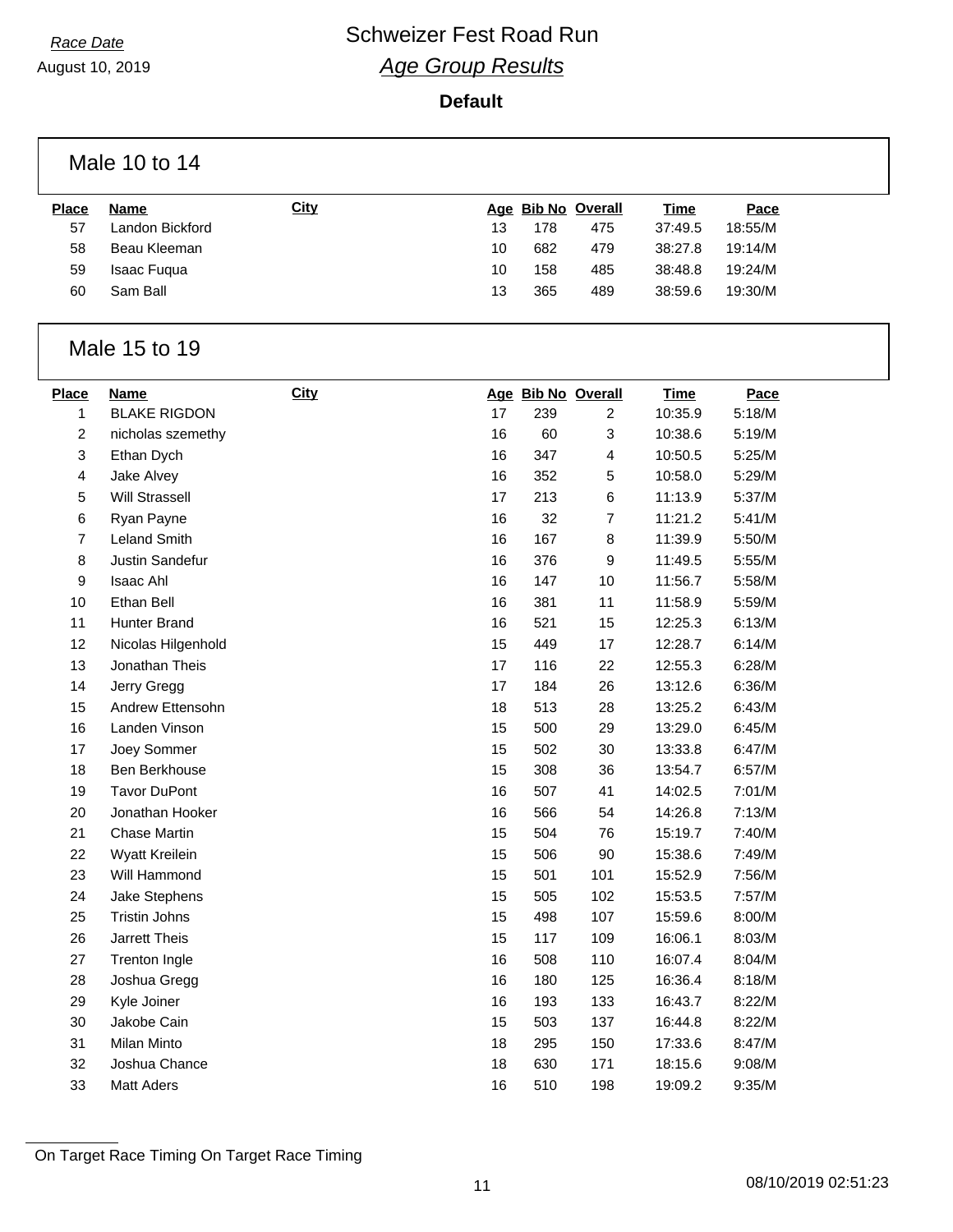Г

# *Race Date* **Conservery Schweizer Fest Road Run** *Age Group Results*

August 10, 2019

### **Default**

|                | Male 15 to 19                |             |    |     |                    |             |         |  |
|----------------|------------------------------|-------------|----|-----|--------------------|-------------|---------|--|
| <b>Place</b>   | <b>Name</b>                  | <b>City</b> |    |     | Age Bib No Overall | <b>Time</b> | Pace    |  |
| 34             | Kade Zabel                   |             | 18 | 512 | 199                | 19:11.3     | 9:36/M  |  |
| 35             | Dax Huff                     |             | 16 | 497 | 200                | 19:12.5     | 9:36/M  |  |
| 36             | Eli Hilgenhold               |             | 18 | 451 | 289                | 23:05.2     | 11:33/M |  |
|                |                              |             |    |     |                    |             |         |  |
|                | Male 20 to 24                |             |    |     |                    |             |         |  |
| <b>Place</b>   | <b>Name</b>                  | <b>City</b> |    |     | Age Bib No Overall | <b>Time</b> | Pace    |  |
| 1              | Sam Rogers                   |             | 20 | 207 | 19                 | 12:34.6     | 6:17/M  |  |
| $\overline{2}$ | Chris Clark                  |             | 20 | 65  | 82                 | 15:31.5     | 7:46/M  |  |
| 3              | Josh Bybee                   |             | 20 | 102 | 218                | 19:59.4     | 10:00/M |  |
|                | Male 25 to 29                |             |    |     |                    |             |         |  |
| <b>Place</b>   | <b>Name</b>                  | <b>City</b> |    |     | Age Bib No Overall | <b>Time</b> | Pace    |  |
| 1              | <b>Taylor LaGrange</b>       |             | 26 | 456 | 23                 | 13:05.2     | 6:33/M  |  |
| $\overline{c}$ | Jacob Bryant                 |             | 27 | 480 | 31                 | 13:35.7     | 6:48/M  |  |
| 3              | Kevin Schmoll                |             | 29 | 30  | 63                 | 14:50.7     | 7:25/M  |  |
| 4              | Andrew Duncan                |             | 26 | 28  | 71                 | 15:16.1     | 7:38/M  |  |
| 5              | Dylan Kleemann               |             | 28 | 114 | 89                 | 15:38.4     | 7:49/M  |  |
| 6              | Zach Marsh                   |             | 25 | 297 | 100                | 15:50.5     | 7:55/M  |  |
| $\overline{7}$ | Justin Kleemann              |             | 28 | 115 | 142                | 17:05.7     | 8:33/M  |  |
| 8              | <b>Neal Goffinet</b>         |             | 28 | 421 | 161                | 17:51.8     | 8:56/M  |  |
| 9              | Patrick Duncan               |             | 29 | 31  | 170                | 18:15.3     | 9:08/M  |  |
| 10             | <b>Andrew Utley</b>          |             | 26 | 290 | 411                | 32:52.1     | 16:26/M |  |
| 11             | Tucker Kleemann              |             | 26 | 112 | 488                | 38:58.3     | 19:29/M |  |
|                | Male 30 to 34                |             |    |     |                    |             |         |  |
| <b>Place</b>   | <b>Name</b><br>Derek Sitzman | <b>City</b> |    |     | Age Bib No Overall | <b>Time</b> | Pace    |  |
| 1              |                              |             | 34 | 653 | 55                 | 14:29.6     | 7:15/M  |  |
| $\overline{a}$ | Joseph Woznicki              |             | 30 | 27  | 168                | 18:15.0     | 9:08/M  |  |
| 3              | Adam Jochim                  |             | 33 | 321 | 182                | 18:34.4     | 9:17/M  |  |
| 4              | Cole Konerding               |             | 30 | 394 | 206                | 19:29.2     | 9:45/M  |  |
| 5              | Darrin James                 |             | 34 | 55  | 233                | 20:35.6     | 10:18/M |  |
| 6              | <b>TIMOTHY Taylor</b>        |             | 31 | 70  | 243                | 21:02.6     | 10:31/M |  |
| $\overline{7}$ | Cody Cail                    |             | 32 | 348 | 247                | 21:07.3     | 10:34/M |  |
| 8              | Steven George                |             | 34 | 645 | 260                | 21:22.2     | 10:41/M |  |
| 9              | Bart Henrickson              |             | 33 | 624 | 262                | 21:28.9     | 10:44/M |  |
| 10             | Ben Marsh                    |             | 32 | 229 | 337                | 26:42.1     | 13:21/M |  |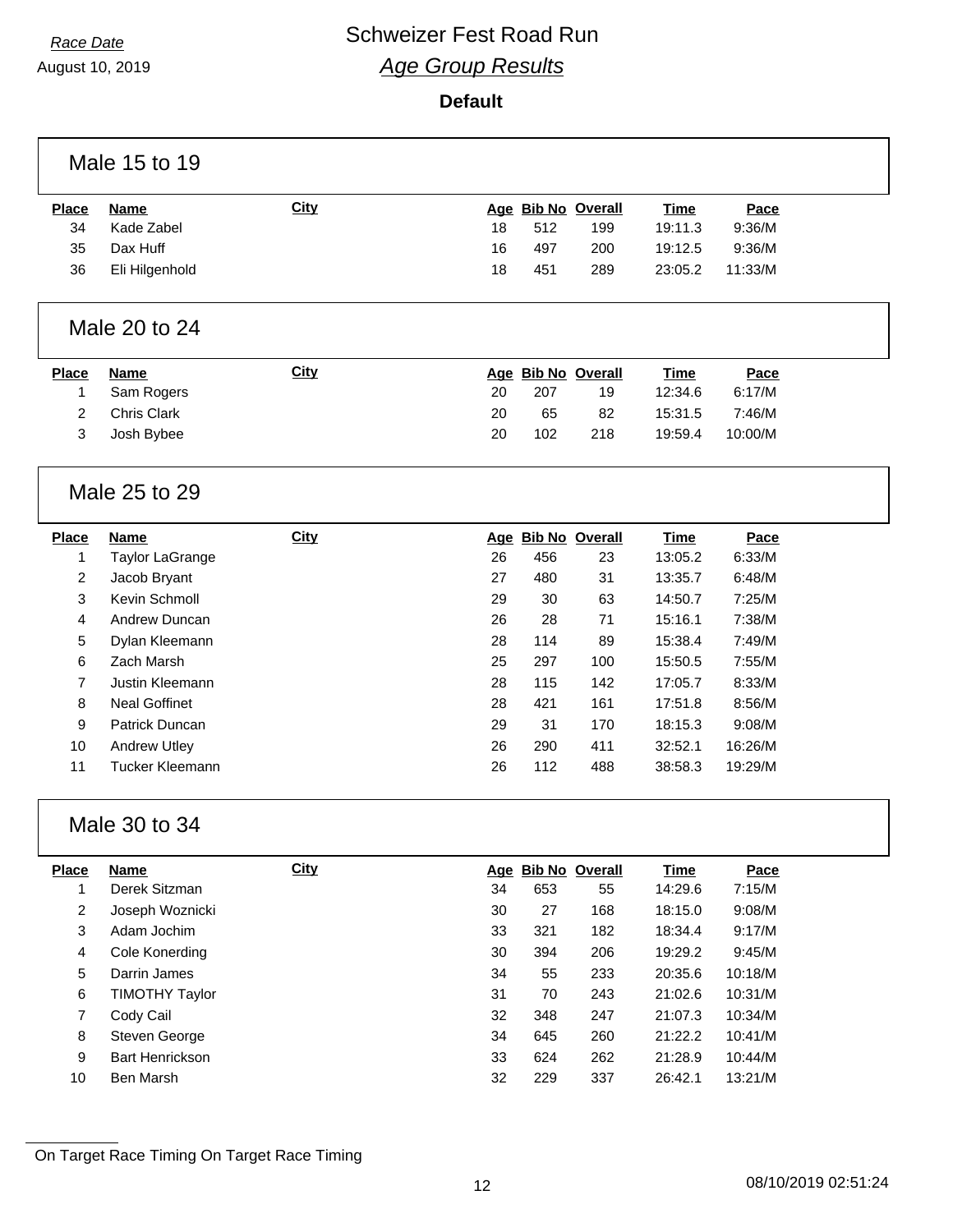August 10, 2019

#### **Default**

| <b>Place</b> | Name            | <b>City</b> |    |     | Age Bib No Overall | <u>Time</u> | <u>Pace</u> |
|--------------|-----------------|-------------|----|-----|--------------------|-------------|-------------|
| 11           | Andrew Rettig   |             | 32 | 516 | 384                | 31:06.3     | 15:33/M     |
| 12           | Logan Everly    |             | 31 | 36  | 396                | 32:00.6     | 16:00/M     |
| 13           | Daniel Bickford |             | 34 | 176 | 447                | 35:04.1     | 17:32/M     |
|              |                 |             |    |     |                    |             |             |

#### Male 35 to 39

| <b>Place</b> | Name                  | <b>City</b> | <u>Age</u> | <b>Bib No Overall</b> |     | <b>Time</b> | Pace    |
|--------------|-----------------------|-------------|------------|-----------------------|-----|-------------|---------|
| 1            | Zach Toothman         |             | 37         | 350                   | 14  | 12:17.8     | 6:09/M  |
| 2            | <b>Phil Zellers</b>   |             | 35         | 83                    | 67  | 15:04.5     | 7:32/M  |
| 3            | Dustyn Foster         |             | 39         | 571                   | 126 | 16:37.4     | 8:19/M  |
| 4            | Nick Weyer            |             | 35         | 525                   | 129 | 16:40.2     | 8:20/M  |
| 5            | Nathan Coyle          |             | 35         | 250                   | 158 | 17:50.0     | 8:55/M  |
| 6            | Chris Cail            |             | 35         | 617                   | 175 | 18:19.3     | 9:10/M  |
| 7            | Josh Roach            |             | 36         | 81                    | 184 | 18:37.5     | 9:19/M  |
| 8            | Adam Krieg            |             | 37         | 220                   | 207 | 19:34.8     | 9:47/M  |
| 9            | Keith James           |             | 35         | 232                   | 216 | 19:46.6     | 9:53/M  |
| 10           | James Dickman         |             | 38         | 333                   | 219 | 20:03.9     | 10:02/M |
| 11           | <b>Matthew Butler</b> |             | 39         | 192                   | 236 | 20:47.8     | 10:24/M |
| 12           | <b>Erik Parker</b>    |             | 38         | 680                   | 249 | 21:09.7     | 10:35/M |
| 13           | Tom Hollinden         |             | 38         | 313                   | 287 | 23:00.4     | 11:30/M |
| 14           | Nick Kern             |             | 38         | 4                     | 308 | 24:10.4     | 12:05/M |
| 15           | Steven Weedman        |             | 37         | 573                   | 335 | 26:31.9     | 13:16/M |
| 16           | Chris Axton           |             | 39         | 122                   | 340 | 26:54.5     | 13:27/M |
| 17           | Jonathan Meunier      |             | 35         | 311                   | 386 | 31:10.6     | 15:35/M |
| 18           | Eric Kieser           |             | 36         | 494                   | 469 | 37:02.2     | 18:31/M |
| 19           | Tim Hill Jr           |             | 37         | 528                   | 491 | 51:40.1     | 25:50/M |

## Male 40 to 44

| <b>Place</b> | <b>Name</b>         | <b>City</b> |    | Age Bib No Overall |     | <b>Time</b> | Pace    |
|--------------|---------------------|-------------|----|--------------------|-----|-------------|---------|
|              | Eric Kleeman        |             | 41 | 127                | 40  | 13:58.7     | 6:59/M  |
| 2            | Jason Ambler        |             | 44 | 132                | 84  | 15:33.9     | 7:47/M  |
| 3            | Karl Hinson         |             | 44 | 215                | 104 | 15:57.8     | 7:59/M  |
| 4            | Derek KLEEMANN      |             | 44 | 162                | 135 | 16:44.2     | 8:22/M  |
| 5            | Errol Wright        |             | 43 | 22                 | 145 | 17:13.9     | 8:37/M  |
| 6            | Justin Wilkerson    |             | 44 | 426                | 154 | 17:38.3     | 8:49/M  |
| 7            | David Kessler       |             | 42 | 61                 | 192 | 18:57.9     | 9:29/M  |
| 8            | Andy Sommer         |             | 43 | 151                | 288 | 23:01.4     | 11:31/M |
| 9            | Jason Theis         |             | 42 | 64                 | 291 | 23:09.1     | 11:35/M |
| 10           | <b>Phillip Ball</b> |             | 44 | 363                | 490 | 39:00.2     | 19:30/M |
|              |                     |             |    |                    |     |             |         |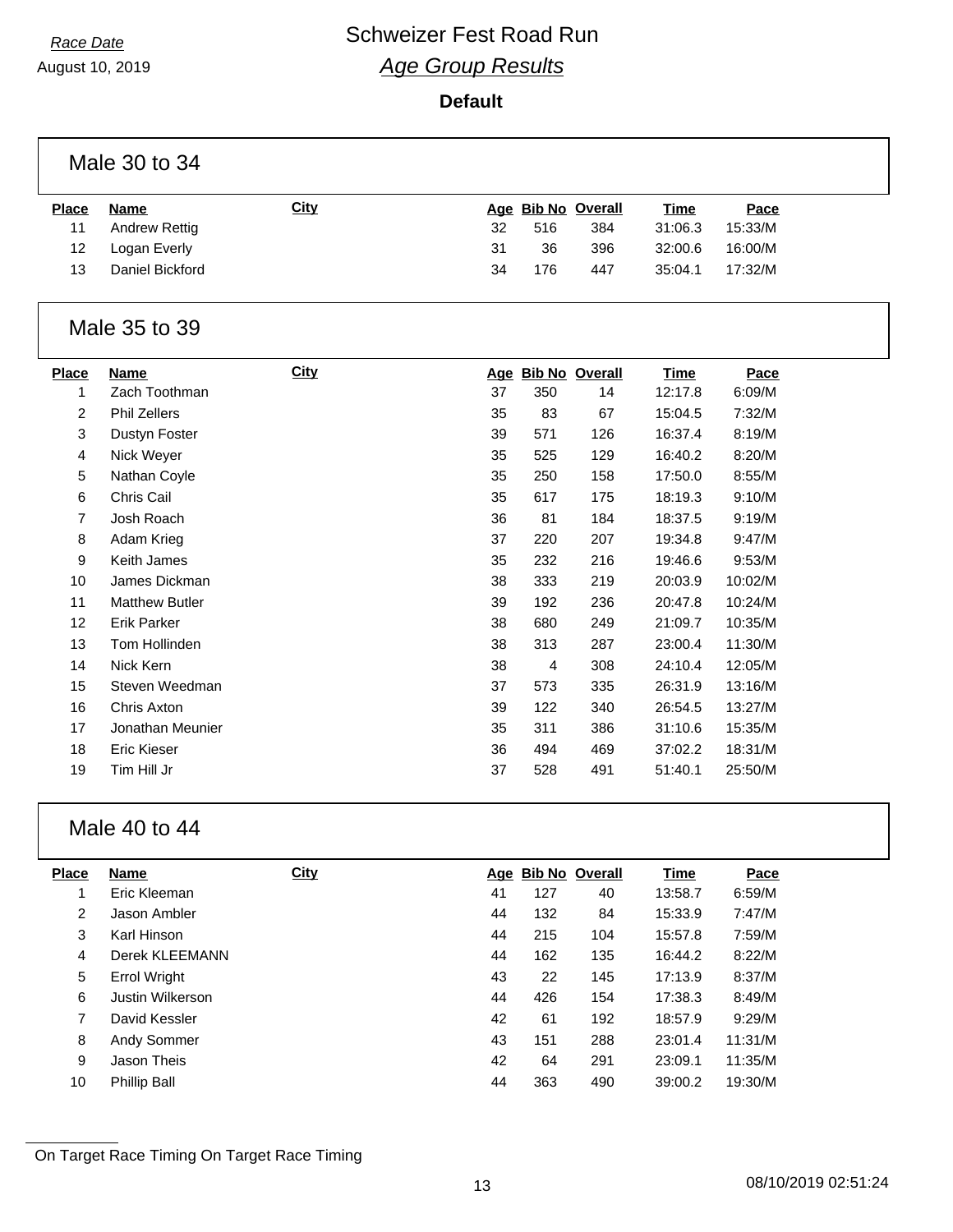**Default**

|                | Male 45 to 49       |             |    |     |                    |             |         |  |
|----------------|---------------------|-------------|----|-----|--------------------|-------------|---------|--|
| <b>Place</b>   | <b>Name</b>         | <b>City</b> |    |     | Age Bib No Overall | <b>Time</b> | Pace    |  |
| 1              | <b>Charles Foe</b>  |             | 49 | 471 | 75                 | 15:19.6     | 7:40/M  |  |
| $\overline{2}$ | Eric Kehl           |             | 48 | 616 | 83                 | 15:32.5     | 7:46/M  |  |
| 3              | Dan McCabe          |             | 49 | 142 | 105                | 15:57.9     | 7:59/M  |  |
| 4              | Jimmy Applegate     |             | 45 | 583 | 226                | 20:15.1     | 10:08/M |  |
| 5              | Jason Martin        |             | 45 | 432 | 267                | 21:40.9     | 10:50/M |  |
| 6              | Greg Hilgenhold     |             | 47 | 450 | 284                | 22:58.9     | 11:29/M |  |
| $\overline{7}$ | <b>Brian Melton</b> |             | 48 | 254 | 299                | 23:38.5     | 11:49/M |  |
|                | Male 50 to 54       |             |    |     |                    |             |         |  |
| <b>Place</b>   | <b>Name</b>         | <b>City</b> |    |     | Age Bib No Overall | Time        | Pace    |  |

| riace. | <b>NATIE</b>   | <u><b><u>vity</u></b></u> |    | Aye DIN NO OVEIAII |     | r       | <u>race</u> |  |
|--------|----------------|---------------------------|----|--------------------|-----|---------|-------------|--|
|        | Larry Marietta |                           | 52 | 602                | 143 | 17:09.4 | 8:35/M      |  |
|        | David Goffinet |                           | 53 | 148                | 180 | 18:31.6 | 9:16/M      |  |
|        | Tony Folz      |                           | 50 | 647                | 313 | 24:42.2 | 12:21/M     |  |
| 4      | Mike Hagan     |                           | 53 | 87                 | 326 | 25:31.9 | 12:46/M     |  |
| 5      | Joel Gonzalez  |                           | 54 | 171                | 441 | 34:55.3 | 17:28/M     |  |
|        |                |                           |    |                    |     |         |             |  |

## Male 55 to 59

| <b>Place</b>   | <b>Name</b>        | <b>City</b> | Age | <b>Bib No Overall</b> |     | <b>Time</b> | Pace    |
|----------------|--------------------|-------------|-----|-----------------------|-----|-------------|---------|
|                | Chris Thomas       |             | 55  | 652                   | 12  | 12:13.6     | 6:07/M  |
| $\overline{2}$ | Tracy Minto        |             | 56  | 294                   | 187 | 18:48.7     | 9:24/M  |
| 3              | <b>Brian Noble</b> |             | 55  | 459                   | 189 | 18:55.4     | 9:28/M  |
| 4              | Steve Krouskos     |             | 56  | 34                    | 240 | 20:58.0     | 10:29/M |
| 5              | Mike Carlson       |             | 59  | 324                   | 273 | 21:56.7     | 10:58/M |
| 6              | <b>Brad Swain</b>  |             | 59  | 465                   | 331 | 26:00.6     | 13:00/M |
| 7              | Brian Floyd        |             | 59  | 437                   | 362 | 29:18.1     | 14:39/M |
| 8              | Jeff Minto         |             | 57  | 359                   | 364 | 29:33.9     | 14:47/M |
| 9              | Larry Bryant       |             | 56  | 477                   | 442 | 34:56.4     | 17:28/M |
| 10             | Dave Hall          |             | 56  | 303                   | 468 | 37:01.3     | 18:31/M |

## Male 60 to 69

| <b>Place</b> | Name             | <b>City</b> |    | Age Bib No Overall |     | Time    | Pace    |
|--------------|------------------|-------------|----|--------------------|-----|---------|---------|
|              | Rick Buchanan    |             | 63 | 458                | 33  | 13:39.9 | 6:50/M  |
| 2            | Mike Zellers     |             | 61 | 384                | 68  | 15:05.2 | 7:33/M  |
| 3            | Jeff Miller      |             | 63 | 431                | 78  | 15:27.7 | 7:44/M  |
| 4            | Donald Sutcliffe |             | 67 | 468                | 213 | 19:45.4 | 9:53/M  |
| 5            | Gary Stath       |             | 68 | 18                 | 343 | 27:37.5 | 13:49/M |